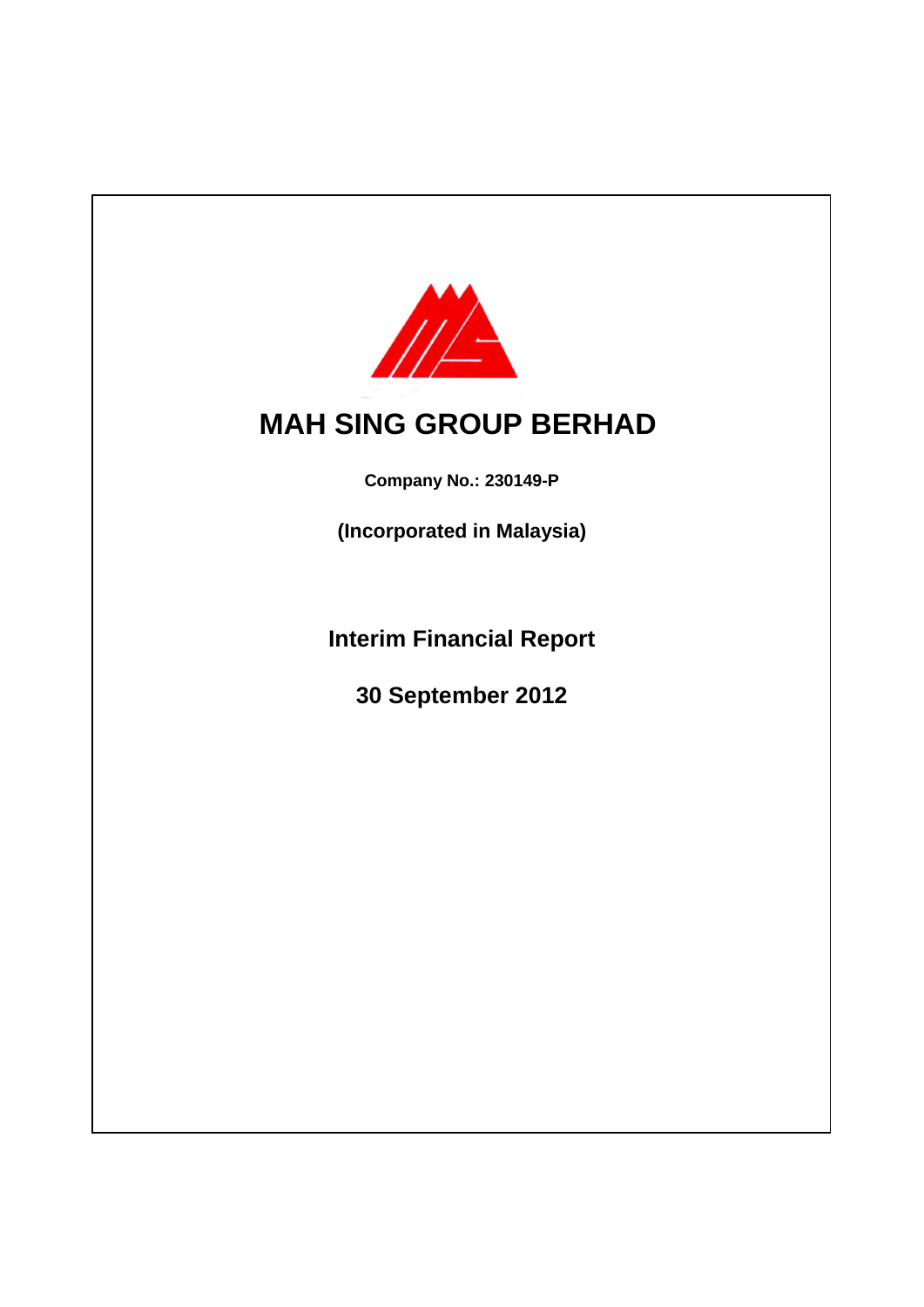# **MAH SING GROUP BERHAD**

**Company No.: 230149-P (Incorporated in Malaysia)**

**Interim Financial Report - 30 September 2012**

**Page No.**

| <b>Condensed Consolidated Statement Of Financial Position</b>   |       |
|-----------------------------------------------------------------|-------|
| <b>Condensed Consolidated Income Statement</b>                  |       |
| <b>Condensed Consolidated Statement Of Comprehensive Income</b> | 3     |
| <b>Condensed Consolidated Statement Of Changes In Equity</b>    |       |
| <b>Condensed Consolidated Statement Of Cash Flow</b>            | 5 - 6 |
| <b>Notes To The Interim Financial Report</b>                    | 17    |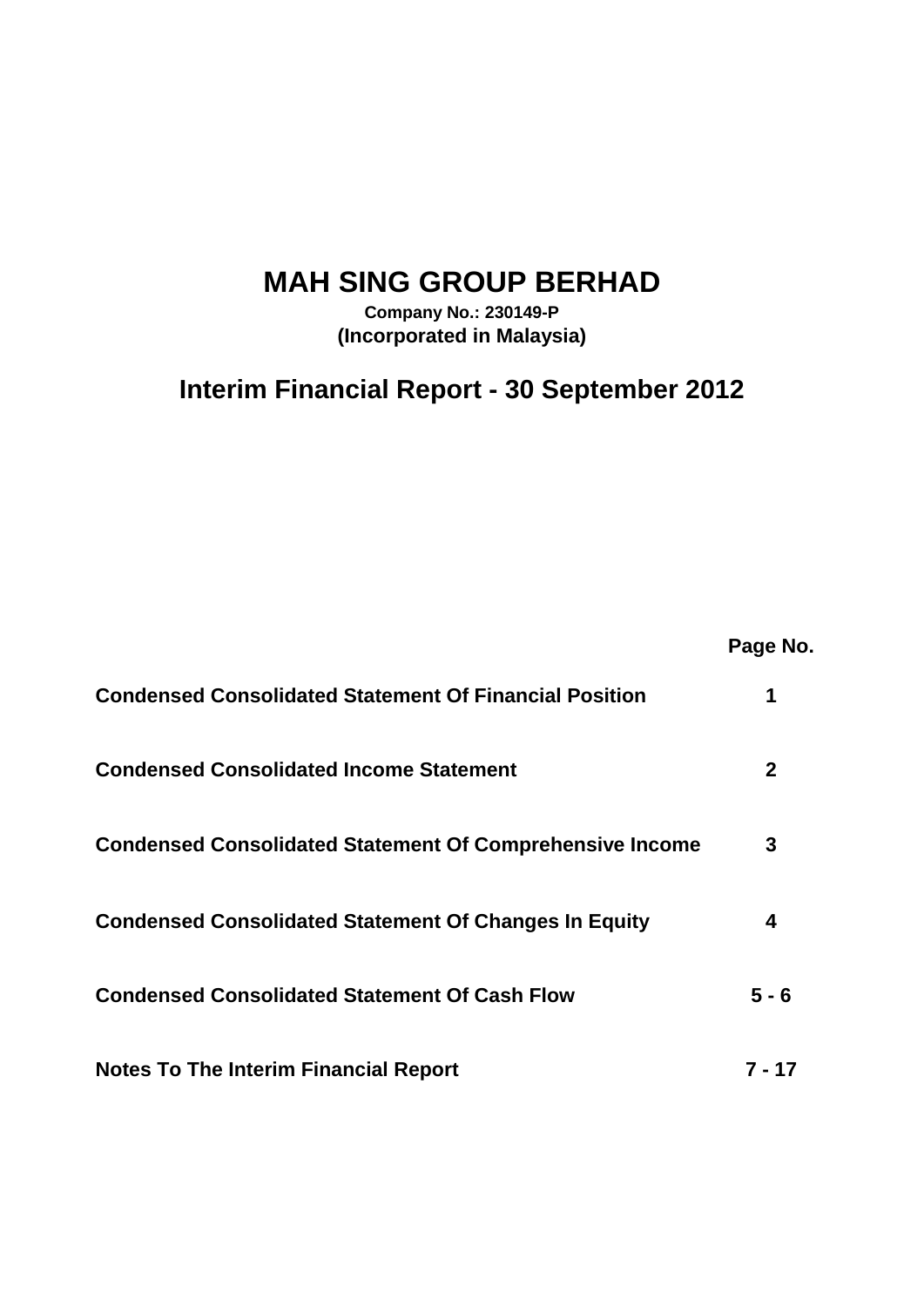### **CONDENSED CONSOLIDATED STATEMENT OF FINANCIAL POSITION As at 30 September 2012**

*(The figures have not been audited)*

| 27,457                                                                                                               |
|----------------------------------------------------------------------------------------------------------------------|
| 243,687                                                                                                              |
|                                                                                                                      |
| 1,536,097                                                                                                            |
| 43,781<br>355,570                                                                                                    |
| 5,529                                                                                                                |
| 665,717                                                                                                              |
| 2,606,694                                                                                                            |
| 2,850,381                                                                                                            |
| 415,936<br>131,101<br>29,348<br>496,766<br>1,073,151<br>15,338<br>1,088,489<br>268,298<br>666,508<br>12,364<br>6,888 |
| 954,058                                                                                                              |
|                                                                                                                      |
| 736,237                                                                                                              |
| 34,981<br>4,022                                                                                                      |
| 150                                                                                                                  |
| 32,444                                                                                                               |
| 807,834                                                                                                              |
|                                                                                                                      |
| 1,761,892                                                                                                            |
| 2,850,381                                                                                                            |
|                                                                                                                      |

The Condensed Consolidated Statement of Financial Position should be read in conjunction with the audited financial statements for the financial year ended 31 December 2011 and the accompanying explanatory notes attached to the interim financial report.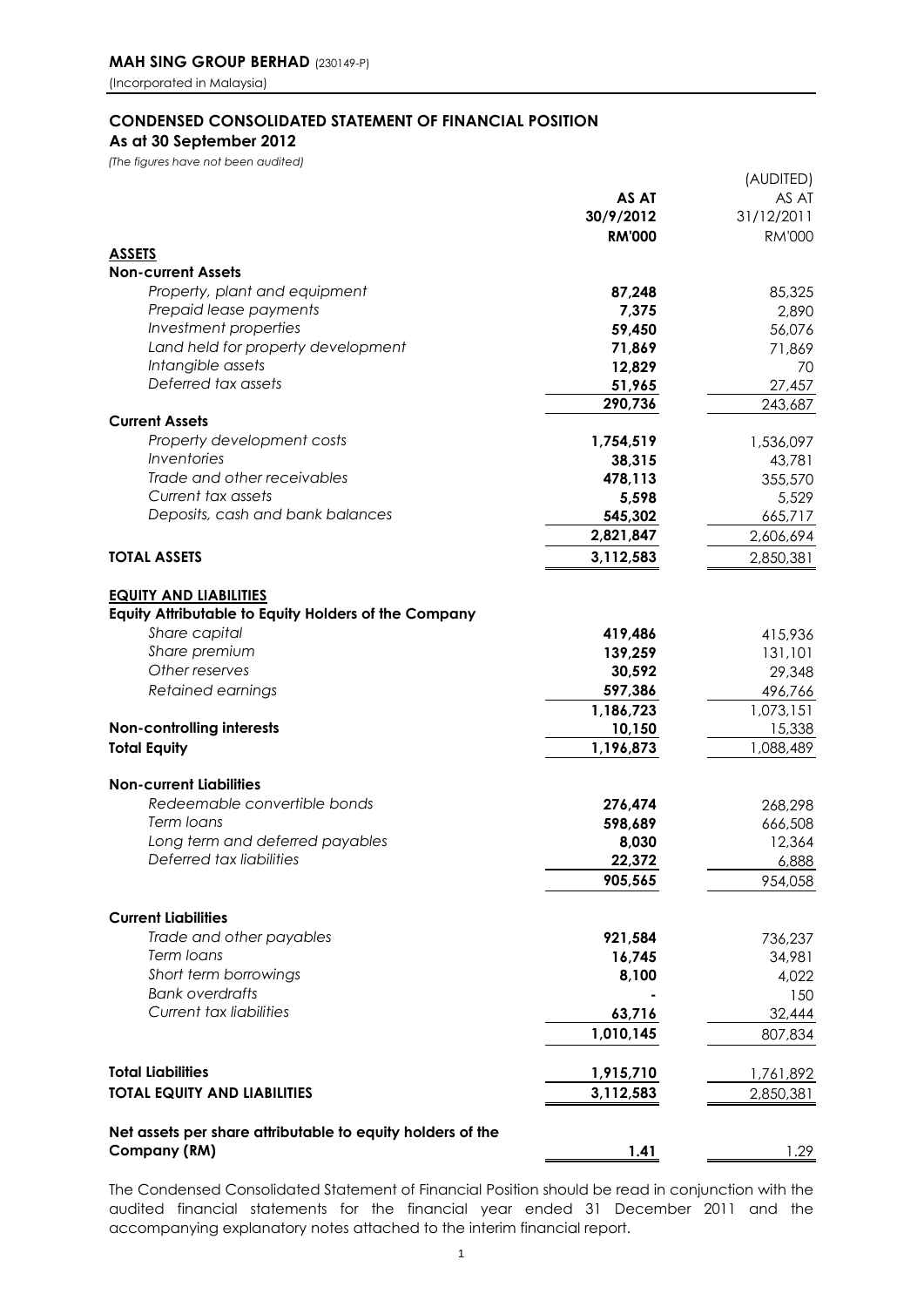### **CONDENSED CONSOLIDATED INCOME STATEMENT For the financial period ended 30 September 2012**

*(The figures have not been audited)*

|               | 3 months ended | <b>Period ended</b> |               |  |  |
|---------------|----------------|---------------------|---------------|--|--|
| 30/9/2012     | 30/9/2011      | 30/9/2012           | 30/9/2011     |  |  |
| <b>RM'000</b> | <b>RM'000</b>  | <b>RM'000</b>       | <b>RM'000</b> |  |  |
| 420,843       | 420,696        | 1,333,818           | 1,148,570     |  |  |
| (297,486)     | (307, 788)     | (948,070)           | (829,734)     |  |  |
| 123,357       | 112,908        | 385,748             | 318,836       |  |  |
| 7,755         | 2,260          | 20,524              | 5,670         |  |  |
| (18, 460)     | (22,992)       | (54, 623)           | (53, 194)     |  |  |
| (28, 323)     | (23, 795)      | (85, 517)           | (68, 432)     |  |  |
| (9,043)       | (9,099)        | (27, 259)           | (23, 435)     |  |  |
| 1,282         | 2,602          | 5,836               | 3,478         |  |  |
| (451)         | (658)          | (1, 470)            | (1, 523)      |  |  |
| 76,117        | 61,226         | 243,239             | 181,400       |  |  |
| (19, 833)     | (17, 738)      | (66, 825)           | (53, 339)     |  |  |
| 56,284        | 43,488         | 176,414             | 128,061       |  |  |
|               |                |                     |               |  |  |
| 55,232        | 43,224         | 175,218             | 127,524       |  |  |
| 1,052         | 264            | 1,196               | 537           |  |  |
| 56,284        | 43,488         | 176,414             | 128,061       |  |  |
|               |                |                     |               |  |  |

Earnings per share attributable to equity holders of the Company:

| - Basic (sen)            | Note B13 | 6.61 | 5.20 | 21.01 | 15.34 |
|--------------------------|----------|------|------|-------|-------|
|                          |          |      |      |       |       |
| - Diluted (sen) Note B13 |          | 6.50 | 4.99 | 20.69 | 14.91 |

The Condensed Consolidated Income Statement should be read in conjunction with the audited financial statements for the financial year ended 31 December 2011 and the accompanying explanatory notes attached to the interim financial report.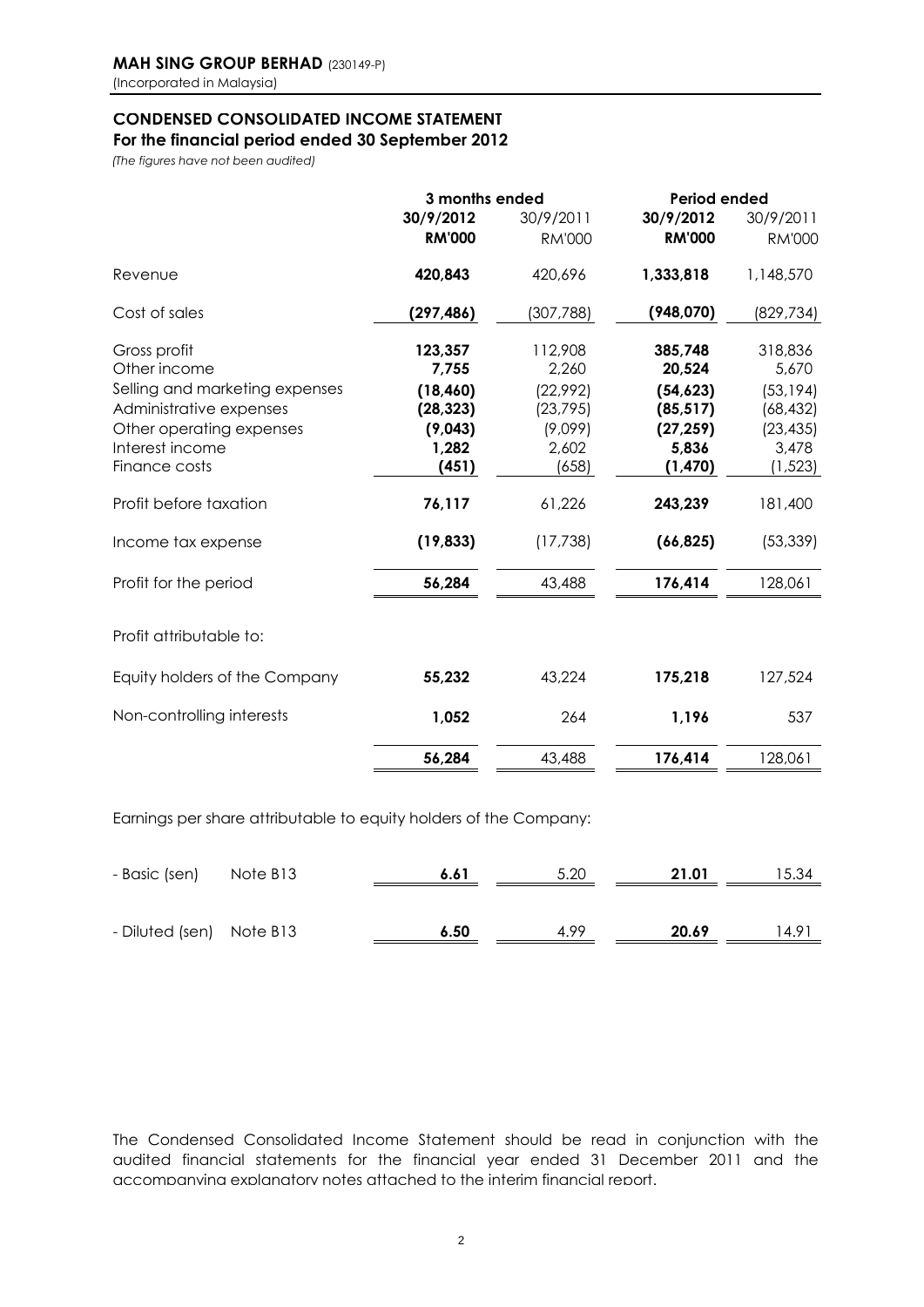## **CONDENSED CONSOLIDATED STATEMENT OF COMPREHENSIVE INCOME**

**For the financial period ended 30 September 2012**

*(The figures have not been audited)*

|                                                                   | 3 months ended             |                            | Period ended               |                            |  |
|-------------------------------------------------------------------|----------------------------|----------------------------|----------------------------|----------------------------|--|
|                                                                   | 30/9/2012<br><b>RM'000</b> | 30/9/2011<br><b>RM'000</b> | 30/9/2012<br><b>RM'000</b> | 30/9/2011<br><b>RM'000</b> |  |
| Profit for the period                                             | 56,284                     | 43,488                     | 176,414                    | 128,061                    |  |
| Foreign currency translation difference for<br>foreign operations | (1, 180)                   | 9,376                      | (991)                      | 7,630                      |  |
| Total comprehensive income for the period                         | 55,104                     | 52,864                     | 175,423                    | 135,691                    |  |
|                                                                   |                            |                            |                            |                            |  |
| Total comprehensive income attributable to:                       |                            |                            |                            |                            |  |
| Equity holders of the Company                                     | 54,439                     | 52,316                     | 174,599                    | 134,764                    |  |
| Non-controlling interests                                         | 665                        | 548                        | 824                        | 927                        |  |
|                                                                   | 55,104                     | 52,864                     | 175,423                    | 135,691                    |  |

The Condensed Consolidated Statement of Comprehensive Income should be read in conjunction with the audited financial statements for the financial year ended 31 December 2011 and the accompanying explanatory notes attached to the interim financial report.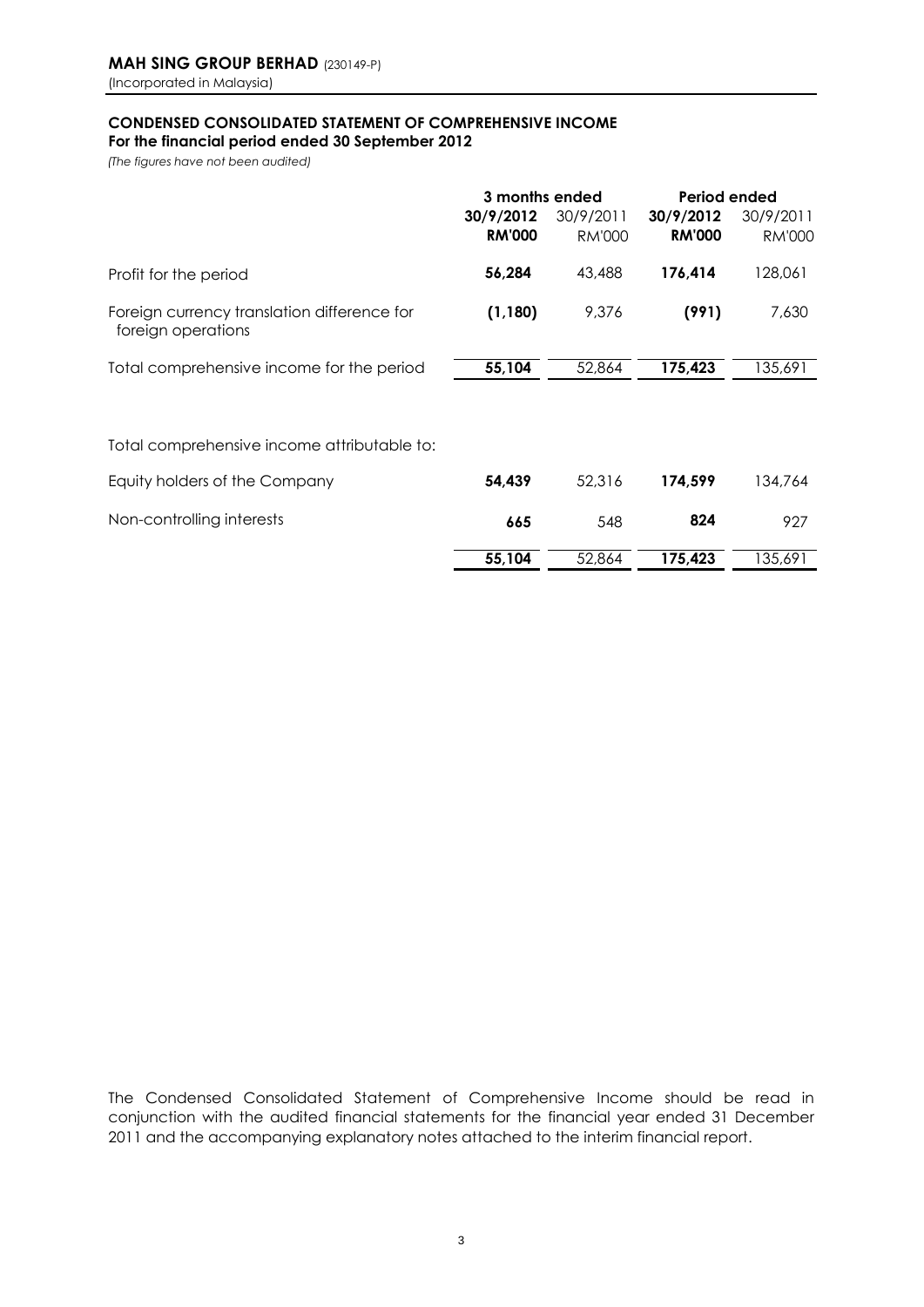### **CONDENSED CONSOLIDATED STATEMENT OF CHANGES IN EQUITY**

**For the financial period ended 30 September 2012**

*(The figures have not been audited)*

|                                                                                                                                                                                                                                                                                                     | Attributable to equity holders of the Company                                       |                                                   |                                                                 |                                                     |                                                                      |                                                      |                                                                         |                                                   |                                                    |
|-----------------------------------------------------------------------------------------------------------------------------------------------------------------------------------------------------------------------------------------------------------------------------------------------------|-------------------------------------------------------------------------------------|---------------------------------------------------|-----------------------------------------------------------------|-----------------------------------------------------|----------------------------------------------------------------------|------------------------------------------------------|-------------------------------------------------------------------------|---------------------------------------------------|----------------------------------------------------|
|                                                                                                                                                                                                                                                                                                     | Non-Distributable<br><b>Distributable</b>                                           |                                                   |                                                                 |                                                     |                                                                      |                                                      |                                                                         |                                                   |                                                    |
| 9 months ended 30 September 2012                                                                                                                                                                                                                                                                    | <b>Share</b><br>capital<br><b>RM'000</b>                                            | Share<br>premium<br><b>RM'000</b>                 | Equity-settled<br>employees<br>benefit reserve<br><b>RM'000</b> | Exchange<br>fluctuation<br>reserve<br><b>RM'000</b> | Other<br>reserve<br><b>RM'000</b>                                    | Retained<br>earninas<br><b>RM'000</b>                | Total<br><b>RM'000</b>                                                  | Non-<br>controlling<br>interests<br><b>RM'000</b> | Total<br>Equity<br><b>RM'000</b>                   |
| <b>Balance at 1/1/2012</b>                                                                                                                                                                                                                                                                          | 415,936                                                                             | 131,101                                           | 8,451                                                           | 3,768                                               | 17,129                                                               | 496,766                                              | 1,073,151                                                               | 15,338                                            | 1,088,489                                          |
| Amount recognised directly in equity:<br>Profit for the financial period<br>Other comprehensive income<br>Total comprehensive income for the period                                                                                                                                                 | $\blacksquare$                                                                      | $\mathbf{r}$                                      | $\sim$                                                          | $\blacksquare$<br>(619)<br>(619)                    | $\blacksquare$<br>$\blacksquare$<br>$\blacksquare$<br>$\blacksquare$ | 175.218<br>175,218<br>2.053<br>(69, 163)<br>(7, 488) | 175,218<br>(619)<br>174,599<br>3,916<br>11,708<br>(69, 163)<br>(7, 488) | 1,196<br>(372)<br>824<br>(7,200)<br>1,188         | 176,414<br>(991)<br>175,423                        |
| Recognition of share-based payment<br>Issuance of ordinary shares pursuant to ESOS exercised and ESOS lapsed<br>Dividends for the financial year ended 31 December 2011<br>Dividend paid to non-controlling interest<br>Acquisition of the remaining interest from the non-controlling shareholders | 3,550                                                                               | 8,158                                             | 3,916<br>(2.053)                                                |                                                     |                                                                      |                                                      |                                                                         |                                                   | 3,916<br>11.708<br>(69, 163)<br>(7,200)<br>(6,300) |
| <b>Balance at 30/9/2012</b>                                                                                                                                                                                                                                                                         | 419,486                                                                             | 139,259                                           | 10,314                                                          | 3,149                                               | 17,129                                                               | 597,386                                              | 1,186,723                                                               | 10,150                                            | 1,196,873                                          |
|                                                                                                                                                                                                                                                                                                     | Attributable to equity holders of the Company<br>Non-Distributable<br>Distributable |                                                   |                                                                 |                                                     |                                                                      |                                                      |                                                                         |                                                   |                                                    |
| 9 months ended 30 September 2011                                                                                                                                                                                                                                                                    | Share<br>capital<br><b>RM'000</b>                                                   | Share<br>premium<br><b>RM'000</b>                 | Equity-settled<br>employees<br>benefit reserve<br><b>RM'000</b> | Exchanae<br>fluctuation<br>reserve<br><b>RM'000</b> | Other<br>reserve<br><b>RM'000</b>                                    | Retained<br>earnings<br><b>RM'000</b>                | Total<br><b>RM'000</b>                                                  | Non-<br>controlling<br>interests<br><b>RM'000</b> | Total<br>Equity<br><b>RM'000</b>                   |
| Balance at 1/1/2011                                                                                                                                                                                                                                                                                 | 415,784                                                                             | 130,752                                           | 1,002                                                           | (4,222)                                             |                                                                      | 375,550                                              | 918,866                                                                 | 17,590                                            | 936,456                                            |
| Amount recognised directly in equity:<br>Profit for the financial period<br>Other comprehensive income<br>Total comprehensive income for the period                                                                                                                                                 |                                                                                     | $\sim$                                            | $\overline{a}$                                                  | 7,240<br>7.240                                      | $\overline{a}$                                                       | 127,524<br>127,524                                   | 127,524<br>7,240<br>134.764                                             | 537<br>390<br>927                                 | 128,061<br>7,630<br>135,691                        |
| Recognition of share-based payment<br>Equity component of convertible bonds<br>Issuance of ordinary shares pursuant to ESOS exercised and ESOS lapsed<br>Dividends for the financial year ended 31 December 2010<br>Dividend paid to non-controlling interest                                       | 89                                                                                  | $\overline{a}$<br>204<br>$\overline{\phantom{a}}$ | 7,149<br>(329)<br>÷.                                            |                                                     | 17,259                                                               | 329<br>(47, 399)                                     | 7,149<br>17,259<br>293<br>(47, 399)<br>$\sim$                           | $\sim$<br>(2,700)                                 | 7.149<br>17,259<br>293<br>(47, 399)<br>(2,700)     |
| Balance at 30/9/2011                                                                                                                                                                                                                                                                                | 415.873                                                                             | 130,956                                           | 7.822                                                           | 3.018                                               | 17.259                                                               | 456,004                                              | 1.030.932                                                               | 15,817                                            | 1,046,749                                          |

The Condensed Consolidated Statement of Changes in Equity should be read in conjunction with the audited financial statements for the financial year ended 31 December 2011 and the accompanying explanatory notes attached to the interim financial report.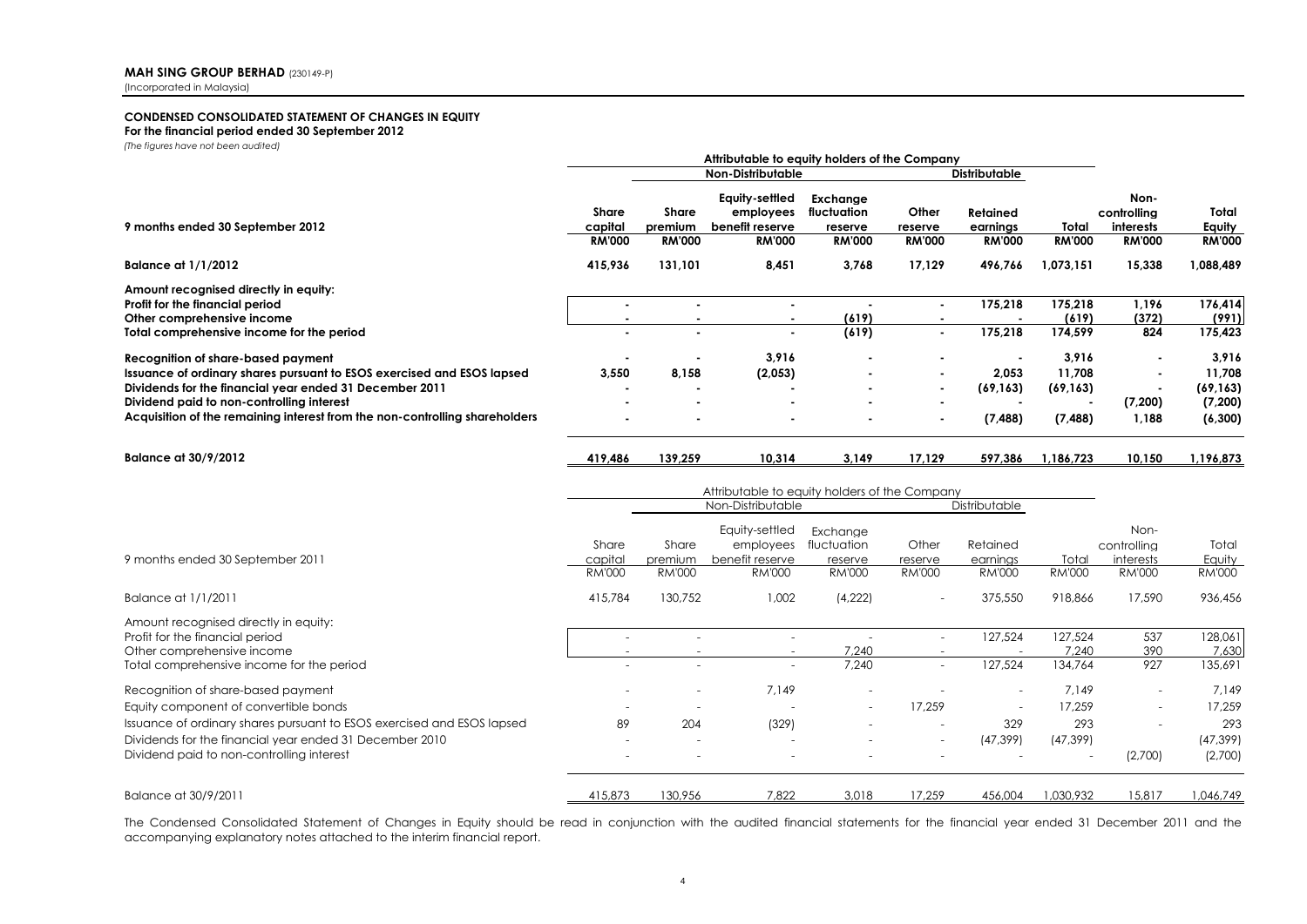## **CONDENSED CONSOLIDATED STATEMENT OF CASH FLOW**

**For the financial period ended 30 September 2012**

*(The figures have not been audited)*

|                                                                                 | 9 months      | 9 months             |
|---------------------------------------------------------------------------------|---------------|----------------------|
|                                                                                 | ended         | ended                |
|                                                                                 | 30/9/2012     | 30/9/2011            |
|                                                                                 | <b>RM'000</b> | <b>RM'000</b>        |
| <b>Operating Activities</b>                                                     |               |                      |
| Profit before taxation                                                          | 243,239       | 181,400              |
| Adjustments for:                                                                |               |                      |
| Non-cash items                                                                  | 17,414        | 15,751               |
| Non-operating items                                                             | 663           | (4,806)              |
| Operating profit before changes in working capital                              | 261,316       | 192,345              |
| Net change in inventories                                                       | 4,722         | 3,876                |
| Net change in payables                                                          | 149,802       | (121,700)            |
| Net change in property development costs                                        | (171, 760)    | (301, 505)           |
| Net change in receivables                                                       | (57,038)      | 121,876              |
| Cash generated from/(used in) operations                                        | 187,042       | (105, 108)           |
| Interest paid                                                                   | (24, 788)     | (20, 187)            |
| Interest received                                                               | 12,985        | 6,329                |
| Tax paid                                                                        | (59, 645)     | (37, 012)            |
| Net cash generated from/(used in) operating activities                          | 115,594       | (155, 978)           |
|                                                                                 |               |                      |
| <b>Investing Activities</b>                                                     |               |                      |
| Acquisition of investment in a subsidiary                                       | (56, 758)     |                      |
| Additions to investment properties                                              | (3, 374)      |                      |
| Payment for acquisition of property, plant and equipment                        | (18, 309)     | (14, 298)            |
| Payment for acquisition of balance of equity in subsidiaries                    | (5, 568)      | (7, 420)             |
| Proceeds from disposal of property, plant and equipment                         | 662           | 103                  |
| Net cash used in investing activities                                           | (83, 347)     | (21, 615)            |
| <b>Financing Activities</b>                                                     |               |                      |
| Dividends paid to non-controlling interests                                     | (7,200)       | (2,700)              |
| Dividends paid to shareholders of the Company                                   | (69, 163)     |                      |
| Net (repayment of)/ proceeds from borrowings                                    | (82, 479)     | (47, 399)<br>222,625 |
|                                                                                 | (14, 675)     | (146, 426)           |
| Net withdrawal of deposits with licensed banks as collateral/<br>Escrow Account |               |                      |
| Payment of bonds coupon                                                         | (5, 267)      |                      |
| Payment of corporate exercise expenses                                          |               | (2,685)              |
| Proceeds from ESOS exercised                                                    | 11,708        | 293                  |
| Proceeds from issuance of redeemable convertible bonds                          |               | 289,477              |
| Net cash (used in)/generated from financing activities                          | (167, 076)    | 313,185              |
|                                                                                 |               |                      |
| Net changes in cash and cash equivalents                                        | (134, 829)    | 135,592              |
| Effect of exchange rate changes                                                 | (111)         | 7,198                |
| Cash and cash equivalents at beginning of financial period                      | 634,215       | 246,479              |
| Cash and cash equivalents at end of financial period                            | 499,275       | 389,269              |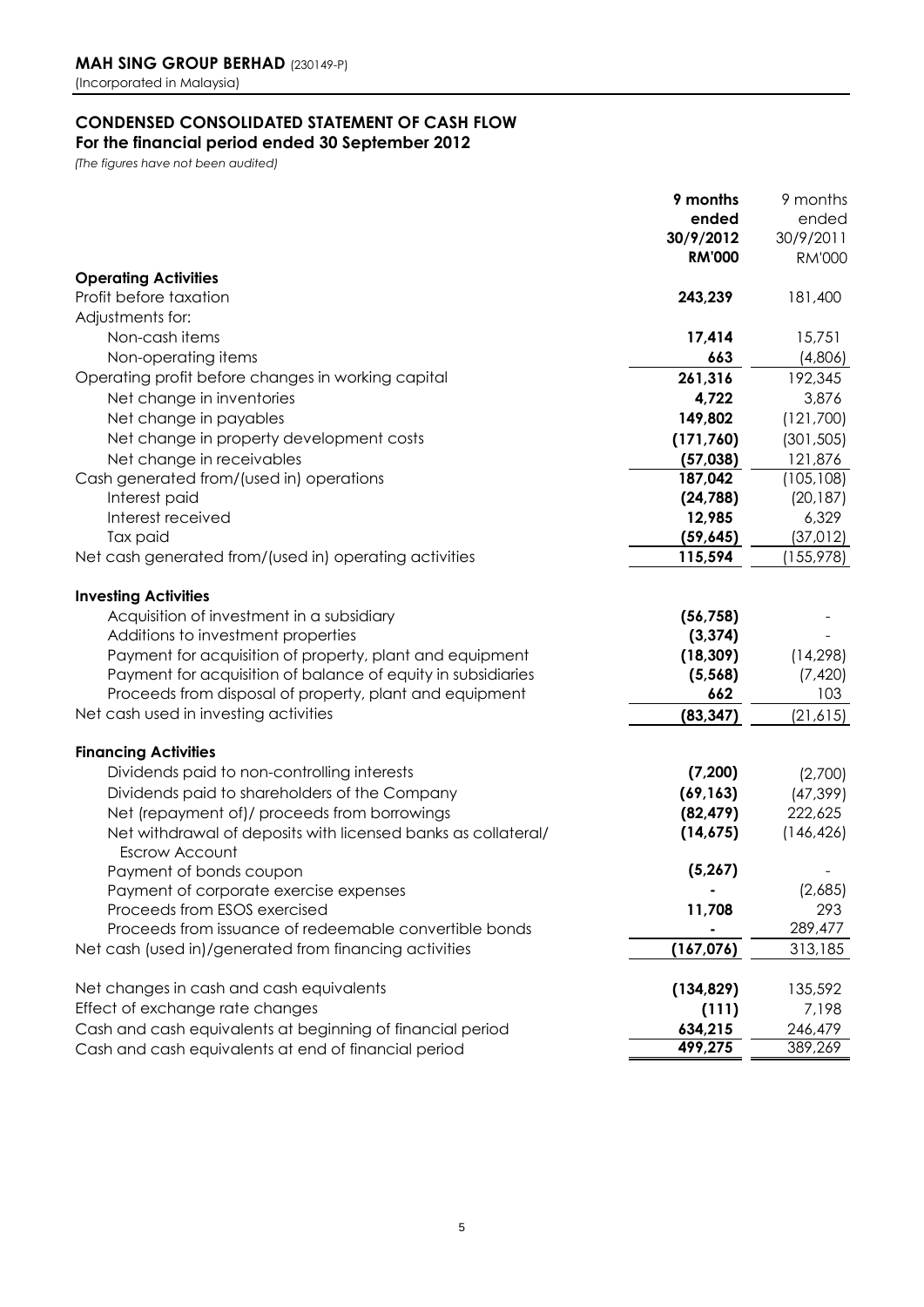### **CONDENSED CONSOLIDATED STATEMENT OF CASH FLOW For the financial period ended 30 September 2012 (cont'd)**

*(The figures have not been audited)* 

| . . | . .           |  |  |  |                             |   |  |  |           | 9 months      | 9 months      |
|-----|---------------|--|--|--|-----------------------------|---|--|--|-----------|---------------|---------------|
|     |               |  |  |  |                             |   |  |  |           | ended         | ended         |
|     |               |  |  |  |                             |   |  |  |           | 30/9/2012     | 30/9/2011     |
|     |               |  |  |  |                             |   |  |  |           | <b>RM'000</b> | <b>RM'000</b> |
|     |               |  |  |  |                             |   |  |  |           |               |               |
|     | $\sim$ $\sim$ |  |  |  | $\sim$ $\sim$ $\sim$ $\sim$ | . |  |  | $\cdot$ . |               |               |

Cash and cash equivalents at the end of the financial period comprise the following:

| Deposits with licensed banks<br>Cash and bank balances | 319,788<br>225.514 | 471,689<br>126,100 |
|--------------------------------------------------------|--------------------|--------------------|
|                                                        | 545.302            | 597.789            |
| Less: Deposits pledged as collateral                   | (34.955)           | (205, 517)         |
| Less: Deposits in Escrow Account                       | (11,072)           | (3,003)            |
|                                                        | 499.275            | 389,269            |

The Condensed Consolidated Statement of Cash Flow should be read in conjunction with the audited financial statements for the financial year ended 31 December 2011 and the accompanying explanatory notes attached to the interim financial report.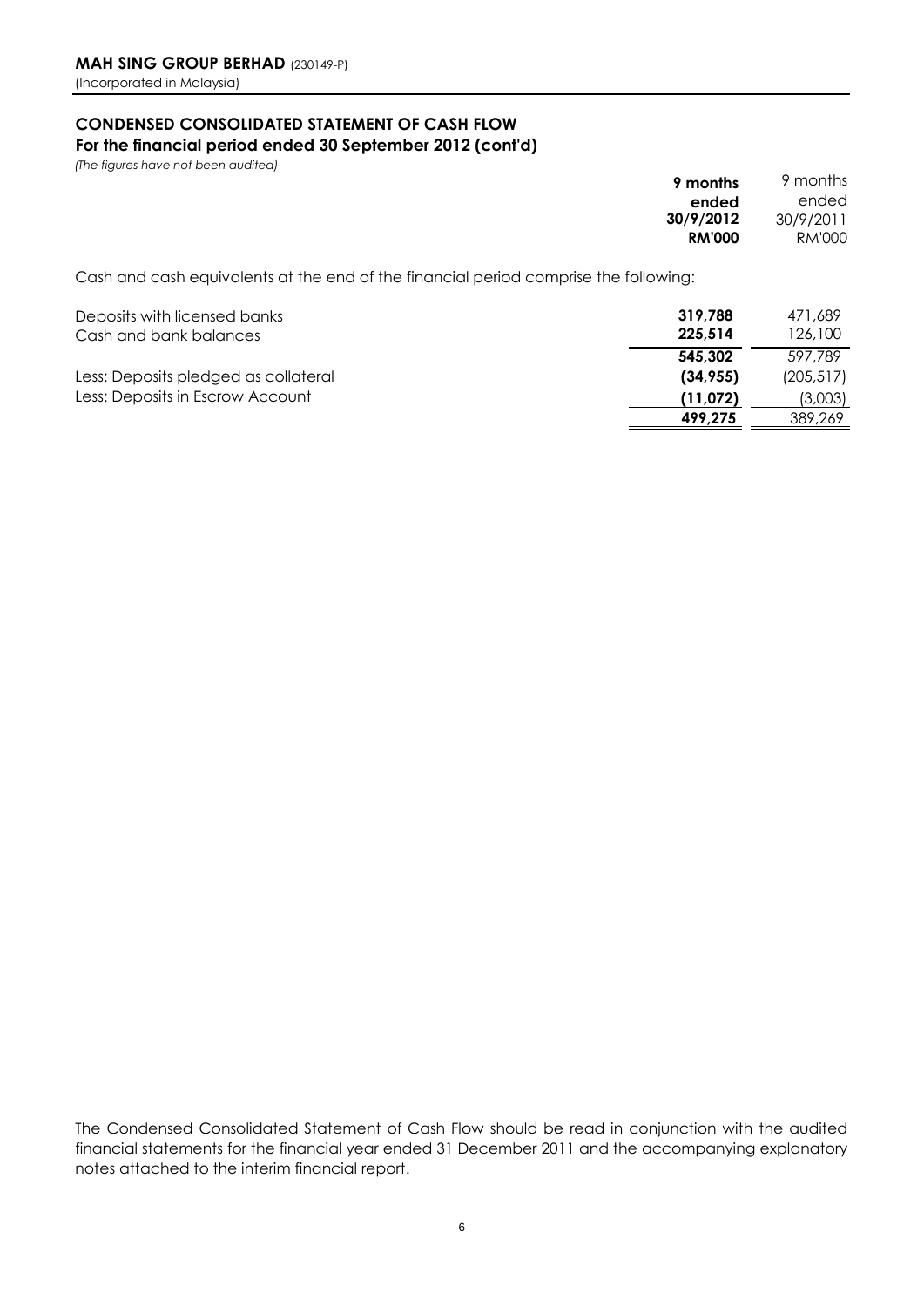### **A Explanatory Notes**

### **A1 Basis of Preparation**

The interim financial report has been prepared in accordance with Financial Reporting Standard ("FRS") No. 134 : Interim Financial Reporting and applicable disclosure provisions of the Listing Requirements of Bursa Malaysia Securities Berhad ("Bursa Securities").

The interim financial report should be read in conjunction with the Group's audited financial statements for the financial year ended 31 December 2011. The explanatory notes attached to the interim financial report provide an explanation of events and transactions that are significant to an understanding of the changes in the financial position and performance of the Group since the financial year ended 31 December 2011.

The significant accounting policies and methods of computation adopted for the interim financial report are consistent with those adopted for the audited financial statements for the financial year ended 31 December 2011 save for the adoption of the following:

| FRS 124 (revised)                 | <b>Related Party Disclosures</b>                                   |
|-----------------------------------|--------------------------------------------------------------------|
| Amendment to FRS 7                | Financial Instruments: Disclosures - Transfers of Financial Assets |
| Amendment to FRS 112              | Income Taxes - Deferred Tax: Recovery of Underlying Assets         |
| IC Interpretation 19              | Extinguishing Financial Liabilities with Equity Instruments        |
| Amendment to IC Interpretation 14 | Prepayments of a Minimum Funding Requirement                       |

The adoption of the above revised FRSs, amendments to FRSs and Interpretations does not have any material impact on the financial statements of the Group.

On 19 November 2011, the Malaysian Accounting Standards Board ("MASB") issued a new MASB approved accounting framework, the Malaysian Financial Reporting Standards ("MFRS Framework"). The MFRS Framework is to be applied by all Entities Other Than Private Entities for annual periods beginning on or after 1 January 2012, with the exception of entities that are within the scope of MFRS 141 Agriculture and IC Interpretation 15 Agreements for Construction of Real Estate, including its parent, significant investor and venturer (herein called "Transitioning Entities"). Transitioning Entities will be allowed to defer adoption of the new MFRS Framework for an additional one year. Consequently, adoption of the new MFRS Framework by Transitioning Entities will be mandatory for annual period beginning on or after 1 January 2013.

On 30 June 2012, MASB announced that the Transitioning Entities are allowed to extend their deferment on the adoption of MFRS Framework for another year. As such, the MFRS Framework will be mandotory for all companies for annual period beginning on or after 1 January 2014.

The Group falls within the scope definition of Transitioning Entities and has opted to defer adoption of the new MFRS Framework. Accordingly, the Group will be required to prepare financial statements using MFRS Framework in its first MFRS financial statements for the year ending 31 December 2014. In presenting its first MFRS financial statements, the Group will be required to restate the comparative financial statements to amounts reflecting the application of MFRS Framework. The majority of the adjustments required on transition will be made, retrospectively, against opening retained profits. The Group is currently reviewing its accounting policies to assess financial effects of the differences between the current FRSs and accounting standards under the MFRS Framework.

### **A2 Seasonal or cyclical factors**

The operations of the Group were not significantly affected by any seasonal or cyclical factors during the financial period under review.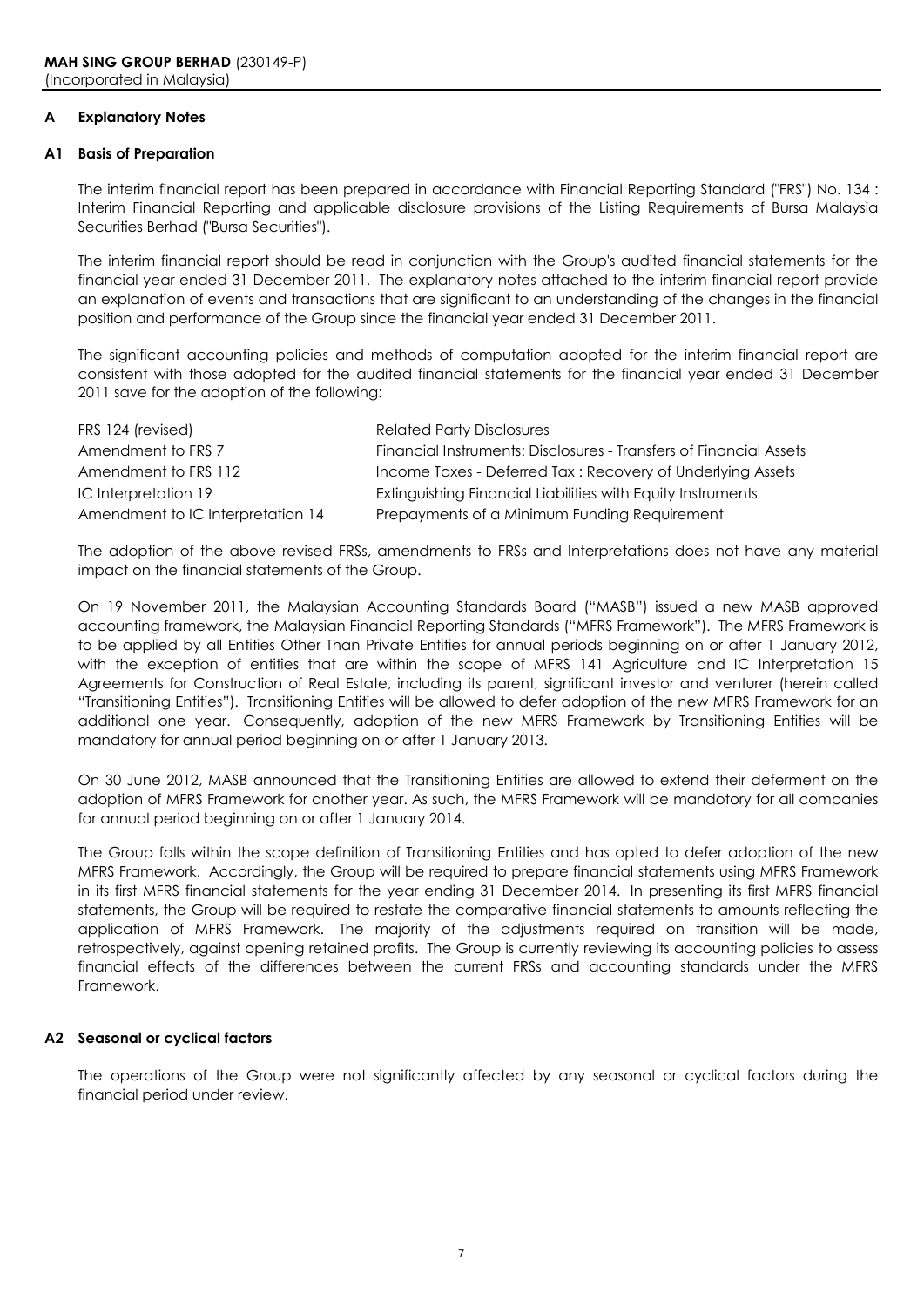### **A3 Unusual items affecting assets, liabilities, equity, net income or cash flows**

There were no unusual items affecting the assets, liabilities, equity, net income or cash flows of the Group for the financial period under review.

### **A4 Changes in estimates**

There were no material changes in estimates for the financial period under review.

### **A5 Debt and equity securities**

For the financial period under review, there were no issuance and repayment of debt and equity securities, share buybacks, share cancellations, shares held as treasury shares and resale of treasury shares other than an increase in issued and paid up ordinary share capital from RM415,936,070 to RM419,486,155 by way of issuance of 7,100,170 new ordinary shares of RM0.50 each pursuant to exercise of employees share options.

### **A6 Dividends paid**

On 26 September 2012, the Company paid a first and final dividend of 11.0 sen per ordinary share of RM 0.50 each, less income tax of 25% amounting to RM69,163,392 in respect of the financial year ended 31 December 2011.

### **A7 Segment reporting**

### **Period ended 30 September 2012**

|                               |                                    |                 | Investment          |                    |                     |
|-------------------------------|------------------------------------|-----------------|---------------------|--------------------|---------------------|
|                               |                                    | <b>Plastics</b> | Holding<br>& Others | <b>Elimination</b> | <b>Consolidated</b> |
|                               | <b>Properties</b><br><b>RM'000</b> | <b>RM'000</b>   | <b>RM'000</b>       | <b>RM'000</b>      | <b>RM'000</b>       |
| <b>REVENUE</b>                |                                    |                 |                     |                    |                     |
| External revenue              | 1,172,640                          | 153,494         | 7,684               |                    | 1,333,818           |
| Inter-segment                 |                                    |                 | 84,588              | (84,588)           |                     |
| Total revenue                 | 1,172,640                          | 153,494         | 92,272              | (84,588)           | 1,333,818           |
| <b>RESULTS</b>                |                                    |                 |                     |                    |                     |
| <b>Operating profit</b>       | 232,436                            | 10,762          | 79,813              | (84, 138)          | 238,873             |
| Interest income               |                                    |                 |                     |                    | 5,836               |
| <b>Finance costs</b>          |                                    |                 |                     |                    | (1, 470)            |
| Income tax                    |                                    |                 |                     |                    | (66, 825)           |
| Profit for the period         |                                    |                 |                     |                    | 176,414             |
| <b>OTHER INFORMATION</b>      |                                    |                 |                     |                    |                     |
| Capital expenditure           | 3,012                              | 15,900          | 446                 | ۰                  | 19,358              |
| Depreciation and amortisation | 4,608                              | 7,072           | 114                 | $\blacksquare$     | 11,794              |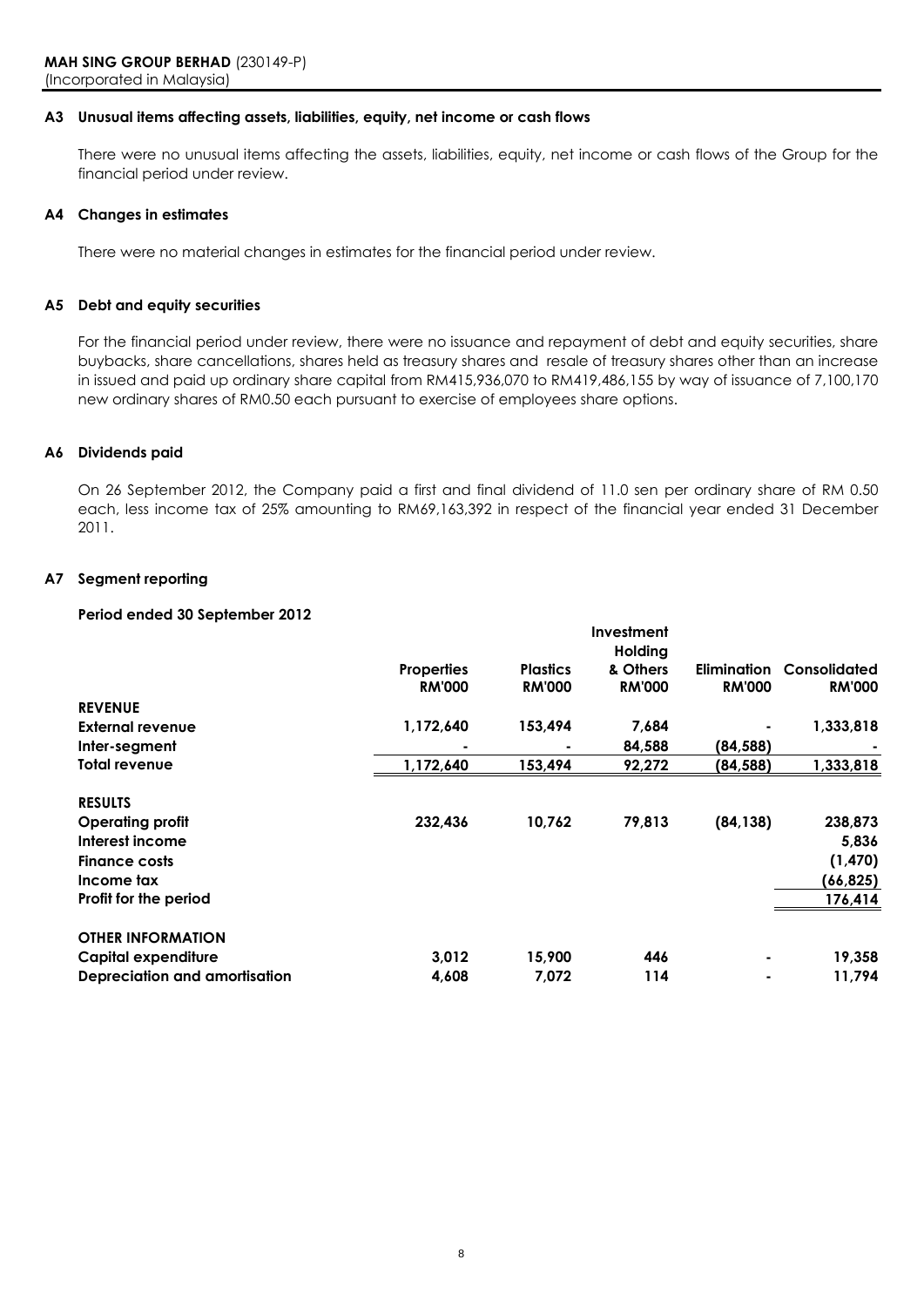### Period ended 30 September 2011

|                               |               |                 | Investment    |               |               |
|-------------------------------|---------------|-----------------|---------------|---------------|---------------|
|                               |               |                 | Holding       |               |               |
|                               | Properties    | <b>Plastics</b> | & Others      | Elimination   | Consolidated  |
|                               | <b>RM'000</b> | <b>RM'000</b>   | <b>RM'000</b> | <b>RM'000</b> | <b>RM'000</b> |
| <b>REVENUE</b>                |               |                 |               |               |               |
| External revenue              | 993,578       | 150,975         | 4,017         |               | 1,148,570     |
| Inter-segment                 |               |                 | 99,937        | (99,937)      |               |
| Total revenue                 | 993,578       | 150,975         | 103,954       | (99,937)      | 1,148,570     |
|                               |               |                 |               |               |               |
| <b>RESULTS</b>                |               |                 |               |               |               |
| Operating profit              | 185,518       | 14,049          | 83,468        | (103, 590)    | 179,445       |
| Interest income               |               |                 |               |               | 3.478         |
| Finance costs                 |               |                 |               |               | (1, 523)      |
| Income tax                    |               |                 |               |               | (53, 339)     |
| Profit for the period         |               |                 |               |               | 128,061       |
|                               |               |                 |               |               |               |
| <b>OTHER INFORMATION</b>      |               |                 |               |               |               |
| Capital expenditure           | 3,098         | 15,500          | 94            |               | 18,692        |
| Depreciation and amortisation | 1,711         | 6,146           | 72            |               | 7.929         |

### **A8 Material subsequent events**

Save as disclosed in B6, there were no material events subsequent to the balance sheet date up to 12 November 2012, being the latest practicable date which is not earlier than 7 days from the date of issuance of this Interim Financial Report.

### **A9 Significant Related Party Transactions**

**01/1/2012** Transactions with directors of the Company and subsidiary companies and companies in which they have interests:

|                                                                                                                                                                     | U1/IIZU1Z<br>to<br>30/9/2012<br><b>RM'000</b> |
|---------------------------------------------------------------------------------------------------------------------------------------------------------------------|-----------------------------------------------|
| (i) Rental paid to a Company in which a Director has interest<br>(ii) Maintenance services rendered from a Company in which the Directors are family members        | 917                                           |
| of a Director of the Company                                                                                                                                        | 52                                            |
| (iii) Sales of development properties to a Director of subsidiary companies<br>(iv) Sales of development properties to director of subsidiary company and/or family | 1.035                                         |
| members                                                                                                                                                             | 3.094                                         |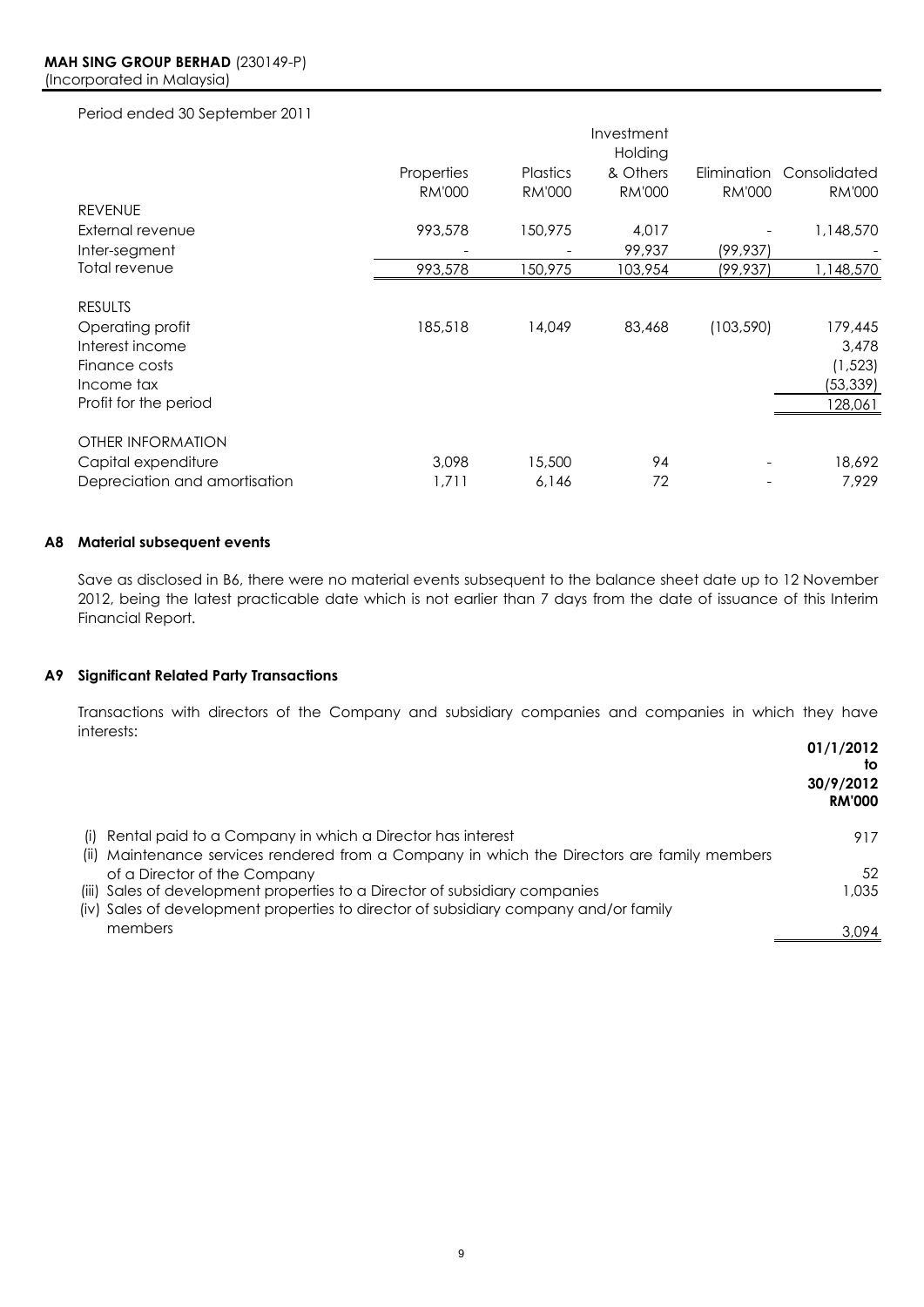### **A10 Changes in the composition of the Group**

There were no changes in the composition of the Group for the financial period except for the following:

- 1) On 13 January 2012, the Company acquired the entire issued and paid-up share capital of Reputable Housing Development Sdn Bhd, a private limited company incorporated in Malaysia, with an authorised share capital of RM100,000 comprising 100,000 ordinary shares of RM1.00 each, of which 2 ordinary shares of RM1.00 each have been issued and fully paid-up, for a cash consideration of RM2.00.
- 2) On 15 February 2012, the Company completed the acquisition of the entire issued and paid-up share capital of Semai Meranti Sdn Bhd, a private limited company incorporated in Malaysia, with an authorised share capital of RM10,000,000 comprising 10,000,000 ordinary shares of RM1.00 each, of which 1,800,000 ordinary shares of RM1.00 each have been issued and fully paid-up, for a cash consideration of RM57,000,000.
- 3) On 25 April 2012, the Company acquired the entire issued and paid-up share capital of Tropika Istimewa Development Sdn Bhd, a private limited company incorporated in Malaysia, with an authorised share capital of RM100,000 comprising 100,000 ordinary shares of RM1.00 each, of which 2 ordinary shares of RM1.00 each have been issued and fully paid-up, for a cash consideration of RM2.00.
- 4) On 15 May 2012, the Company acquired the entire issued and paid-up share capital of Nova Indah Development Sdn Bhd, a private limited company incorporated in Malaysia, with an authorised share capital of RM100,000 comprising 100,000 ordinary shares of RM1.00 each, of which 2 ordinary shares of RM1.00 each have been issued and fully paid-up, for a cash consideration of RM2.00.
- 5) On 18 May 2012, the Company acquired the entire issued and paid-up share capital of Tristar Acres Sdn Bhd, a private limited company incorporated in Malaysia, with an authorised share capital of RM100,000 comprising 100,000 ordinary shares of RM1.00 each, of which 2 ordinary shares of RM1.00 each have been issued and fully paid-up, for a cash consideration of RM2.00.
- 6) On 10 August 2012, the Company acquired the remaining 30% equity interest in both Vienna Home Sdn Bhd ("Vienna Home") and Enrich Property Development Sdn Bhd ("Enrich") for a total consideration of RM6,000,000 and RM300,000 respectively, resulting in both Vienna Home and Enrich becoming wholly-owned subsidiaries of the Company.

### **A11 Changes in contingent liabilities or contingent assets**

There were no contingent assets. Contingent liabilities of the Group are as follows:

|                                                       | 30/9/2012     | 31/12/2011 |
|-------------------------------------------------------|---------------|------------|
|                                                       | <b>RM'000</b> | RM'000     |
| Bank guarantees issued in favour of third parties     | 10.118        | 6,200      |
| Corporate guarantee issued in favour of a third party | 2.000         | $-$        |
|                                                       | 12.118        | 6.200      |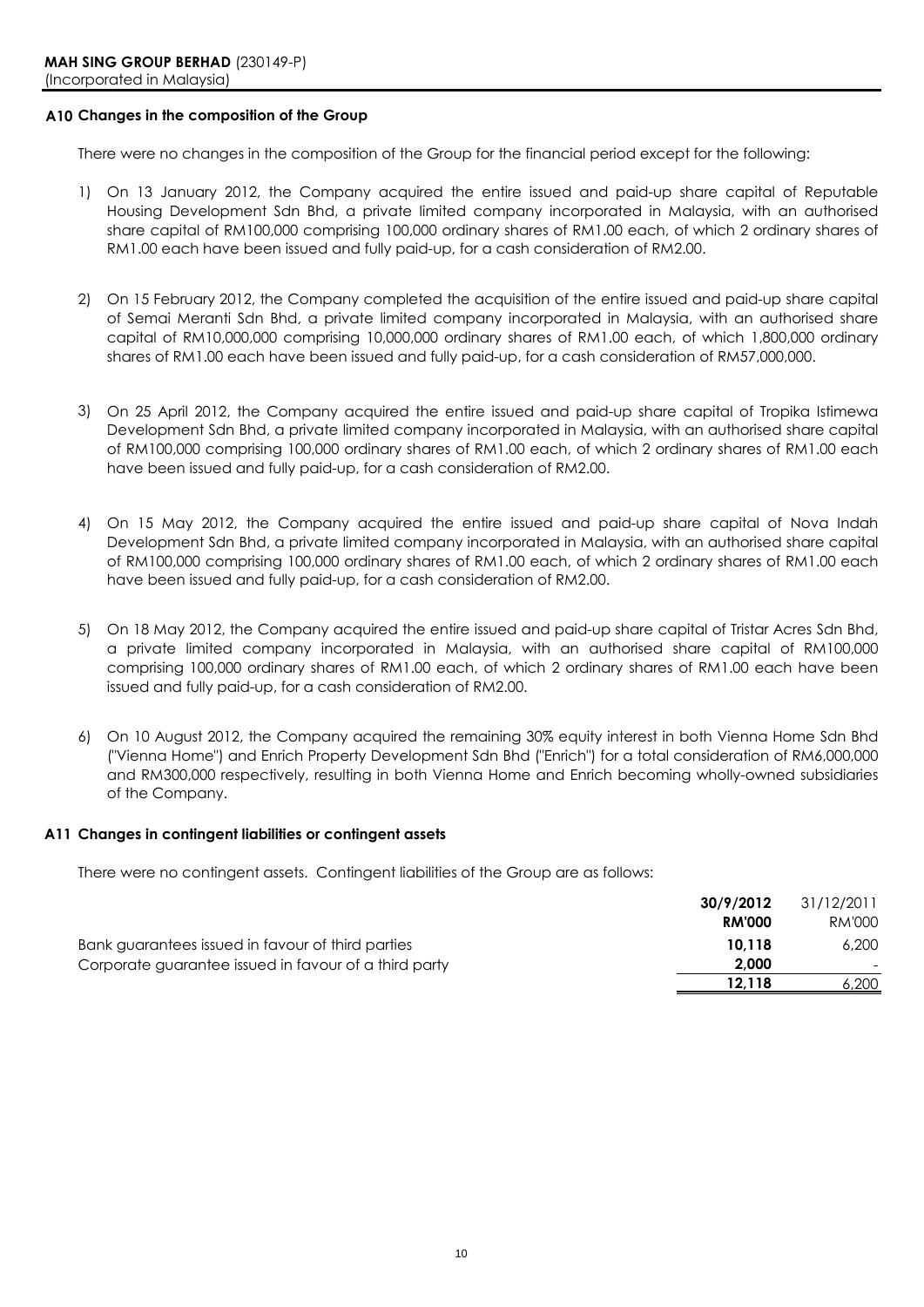### **A12 Capital Commitments**

|                                                                                                                      | 30/9/2012<br><b>RM'000</b> |
|----------------------------------------------------------------------------------------------------------------------|----------------------------|
| Contractual commitment in relation to:                                                                               |                            |
| - Proposed acquisition of lands in Bandar Baru Bangi                                                                 | 299.719                    |
| Joint Venture Agreement for proposed joint development of land along Jalan Tun Razak<br>$\overline{\phantom{a}}$     | 100,204*                   |
| Joint Development Agreement for proposed joint development of land in Kota Kinabalu<br>$\sim$                        | 20,000^                    |
| Commitment for acquisition of property, plant and equipment                                                          |                            |
| - Approved and contracted                                                                                            | 15,742                     |
|                                                                                                                      | 435,665                    |
| * Cash portion is RM57.56 million and the remainder is to be satisfied by way of issuance of shares in a subsidiary. |                            |
| ^ Cash portion is RM6.0 million and the remainder is to be satisfied by way of properties contra.                    |                            |

**A13 Operating Lease Commitments**

### **As Lessee - for the lease of commercial buildings**

The future operating lease commitments for rental of commercial buildings (net of lease rentals receivable from sublease) contracted for as at balance sheet date but not recognised as liabilities are as follows:

|                    | Lease rentals payable |               | Lease rentals receivable |            | <u>Net</u>    |               |
|--------------------|-----------------------|---------------|--------------------------|------------|---------------|---------------|
|                    | 30/9/2012             | 31/12/2011    | 30/9/2012                | 31/12/2011 | 30/9/2012     | 31/12/2011    |
|                    | <b>RM'000</b>         | <b>RM'000</b> | <b>RM'000</b>            | RM'000     | <b>RM'000</b> | <b>RM'000</b> |
| Less than one year | 18,226                | 41,909        | (10, 358)                | (14,404)   | 7,868         | 27,505        |
| One to two years   |                       | 10,624        |                          | (3,676)    | ۰.            | 6,948         |
|                    | 18,226                | 52,533        | (10, 358)                | (18,080)   | 7,868         | 34,453        |
|                    |                       |               |                          | Provision  | (6, 306)      | (11,800)      |
|                    |                       |               |                          |            | 1,562         | 22,653        |

The operating lease commitments are in respect of leaseback of commercial buildings sold en-bloc ie *The Icon, Jalan Tun Razak* and the Corporate Building Block of *Southgate Commercial Centre* from the purchasers at 7% and 8% per annum of the respective buildings' sale considerations. The lease is for a period of 3 and 2 years from the commencement date as set out in the respective leaseback agreements. Leaseback for West Wing of *The Icon, Jalan Tun Razak* has expired in October 2012, and the East Wing shall expire by December 2012. Leaseback for the Corporate Building Block of *Southgate Commercial Centre* has commenced since September 2011 and shall expire by August 2013.

During the financial period, the Group has recognised in the income statement leaseback rental amounting to RM27.3 million (2011: RM23.4 million) and rental income from sublease amounting to RM15.9 million (2011: RM4.5 million).

### **As Lessor - for the lease of investment properties**

The Group leases out its investment properties. The future minimum lease receivable under non-cancellable leases are as follow:-

|                    | ------ ------- |
|--------------------|----------------|
|                    | receivable     |
|                    | 30/9/2012      |
|                    | <b>RM'000</b>  |
| Less than one year | 337            |
| One to two years   | 181            |
|                    | 518            |

**Lease rentals**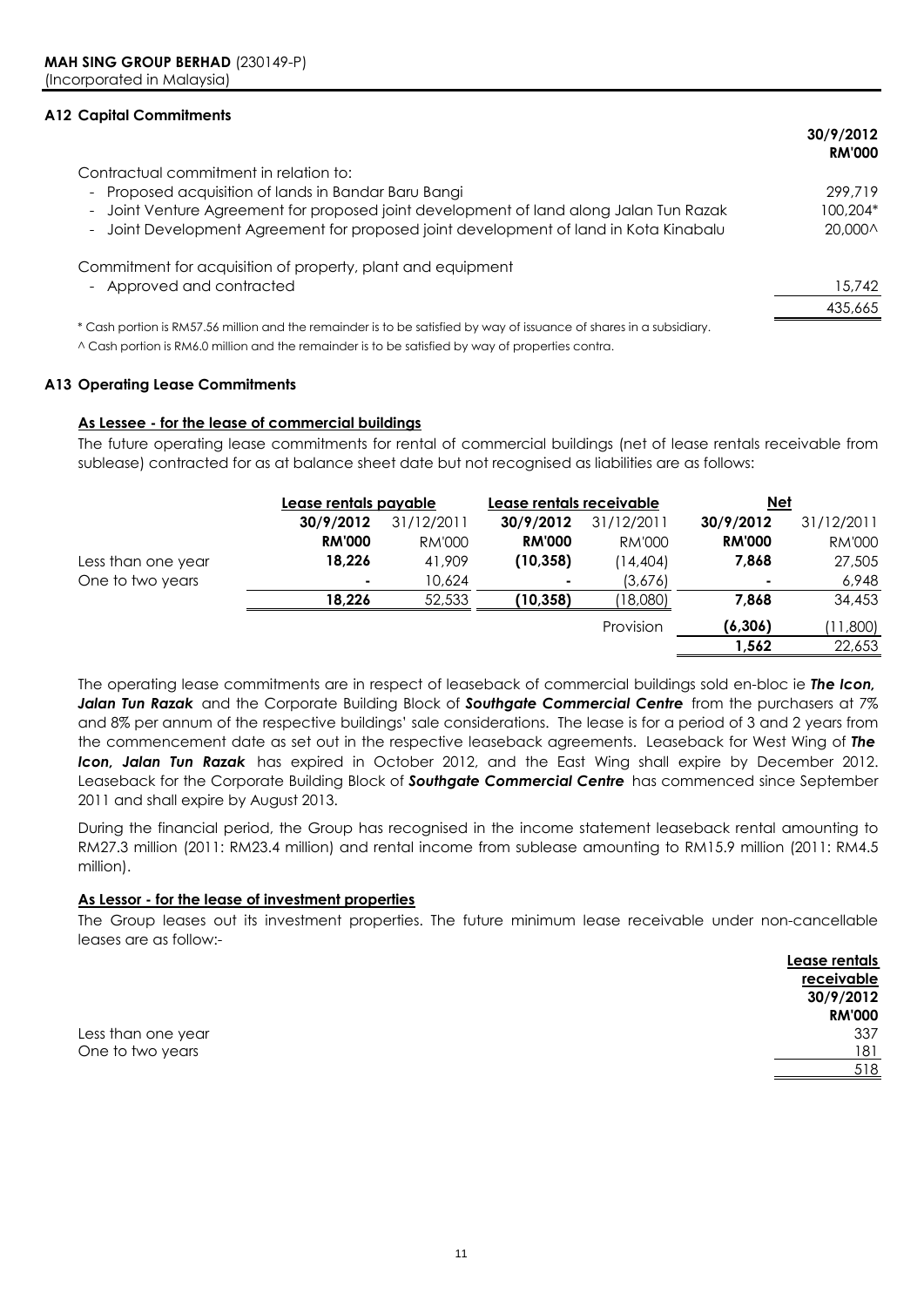#### **B Explanatory Notes Pursuant to Appendix 9B of the Listing Requirements of Bursa Malaysia Securities Berhad**

### **B1 Review of Group performance**

The Group recorded strong revenue and net profit of RM1.3 billion and RM175.2 million for the nine months ended 30 September 2012. This represents improvement in revenue and net profit of 16% and 37% respectively over the corresponding period in the previous year. The current quarter net profit soared to RM55.2 million which represents a 28% quarter-on-quarter improvement on the back of RM420.8 million in revenue.

Basic earnings per share were up 37% to 21.0 sen for the nine months ended 30 September 2012.

Balance sheets remained strong, with high cash pile at RM545.3 million and net gearing at 0.30 as at 30 September 2012.

### **Property development**

Revenue from property development improved by 18% to RM1.2 billion against the corresponding period in the previous year.

Projects that contributed to revenue and profit include *Kinrara Residence* in Puchong, *Garden Residence* , *Clover @ Garden Residence* and *Garden Plaza* in Cyberjaya, *M-Suites* and *M-City* in Jalan Ampang, *Icon City* in Petaling Jaya, *Aman Perdana* in Meru - Shah Alam, *Perdana Residence 2* in Selayang, *Icon Residence* in Mont' Kiara, *M Residence in Rawang* and *One Legend, Hijauan Residence* in Cheras. Commercial projects are *Star Avenue @ D'sara* , *StarParc Point* in Setapak, *Southgate Commercial Centre* in Sungai Besi and industrial projects *i-Parc 1, i-Parc 3* in Bukit Jelutong and *i-Parc 2* in Shah Alam. Projects in Johor Bahru, *Sierra Perdana, Sri Pulai Perdana 2* and *Austin Perdana* also contributed to the Group's performance. Other than *Residence @ Southbay* and *Legenda @ Southbay,* contribution from Penang Island projects is expected to gain further momentum in the coming quarters following the successful launch of Southbay Plaza at *Southbay City and the preview of the Ferringhi Residence .*

Property development margin improved compared to the previous year due mainly to changes in property mix.

The four land deals secured year-to-date further strengthened the Group's land bank by approximately RM5.88 billion in potential Gross Development Value (GDV)*. The Meridin @ Medini* in Iskandar Malaysia has GDV of approximately RM1.1 billion. *M Residence 2 @ Rawang* acquired to tap spillover demand from *M Residence @ Rawang* has potential GDV of approximately RM650 million. GDV of *SouthVille City* has been enhanced to approximately RM3.63 billion and *Sutera Avenue* to approximately RM502 million as a result of improved product planning.

### **Plastics**

Plastics segment continued to contribute positively to group revenue and profit. Whilst revenue grew marginally by 2% to RM153.5 million, profit margin was affected by foreign exchange difference and higher staff costs as a result of minimum wage ruling in Indonesia.

### **Investment holding & Others**

Revenue and profit for the segment comprise mainly of interest income from funds placement.

### **B2 Material change in quarterly results compared with the immediate preceding quarter**

The lower current quarter profit before taxation compared to the immediate preceding quarter was due mainly to fluctuation in percentage of completion of development activities for certain property projects.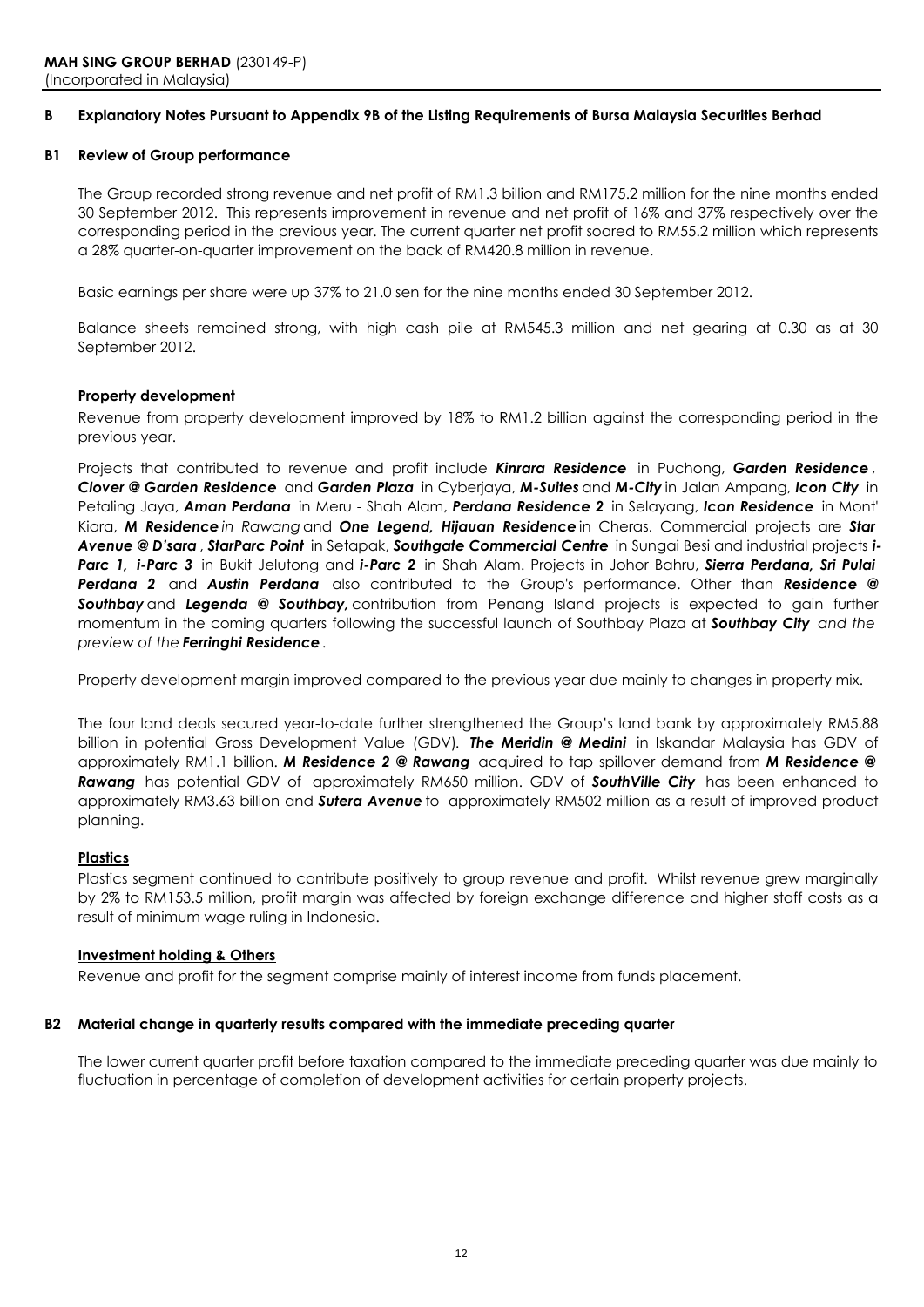### **B3 Prospects for the current financial year**

In September, the Group paid RM69.2 million cash dividends to shareholders, marking the 6th consecutive year the Group delivered on its commitment of above 40% dividend payout. The Group was able to reward shareholders during these years in parallel with uninterrupted profit growth as well as continuous re-investing for landbank expansion.

Locked-in but unbilled sales position continued to advance to approximately RM2.95 billion as at 30 September 2012. The strong unbilled sales position provides certainty to cash flows and liquidity and visibility over near term performance. The well-diversified product portfolio at different high growth locations exposes the group to wide segments of market and allows flexibility to react quickly to demand shifts. The Group's unbilled sales combined with remaining GDV from its projects and land deals (including *M Sentral* and the latest *Meridin @ Medini* ) is estimated at more than RM20 billion.

With approximately RM2.2 billion sales secured as at 15 November 2012, the Group is well on-track to achieve its 2012 full year sales target of RM2.5 billion. The strength of its project portfolio and the overwhelming registration of interests for its new projects provided the Group with confidence that it is well positioned to set a new record sales target of at least RM3 billion for year 2013.

### **B4 Profit forecast**

Not applicable as the Group has not issued profit forecast or profit guarantee in a public document.

### **B5 Income tax expense**

|                        | 3 months ended |           | Period ended  |           |
|------------------------|----------------|-----------|---------------|-----------|
|                        | 30/9/2012      | 30/9/2011 | 30/9/2012     | 30/9/2011 |
|                        | <b>RM'000</b>  | RM'000    | <b>RM'000</b> | RM'000    |
| Current tax:           |                |           |               |           |
| Malaysian income tax   | 38,386         | 29.099    | 90.295        | 67,983    |
| Foreign tax            | 46             | 139       | 574           | 1,556     |
|                        | 38.432         | 29.238    | 90.869        | 69,539    |
| Deferred taxation:     |                |           |               |           |
| Malaysian deferred tax | (18, 599)      | (11,500)  | (24, 044)     | (16,200)  |
|                        | 19.833         | 17.738    | 66.825        | 53,339    |

The Group's effective tax rate for the current financial period is higher than the statutory tax rate of 25% mainly due to higher non-tax deductible expenses and non-recognition of deferred tax assets for certain temporary differences.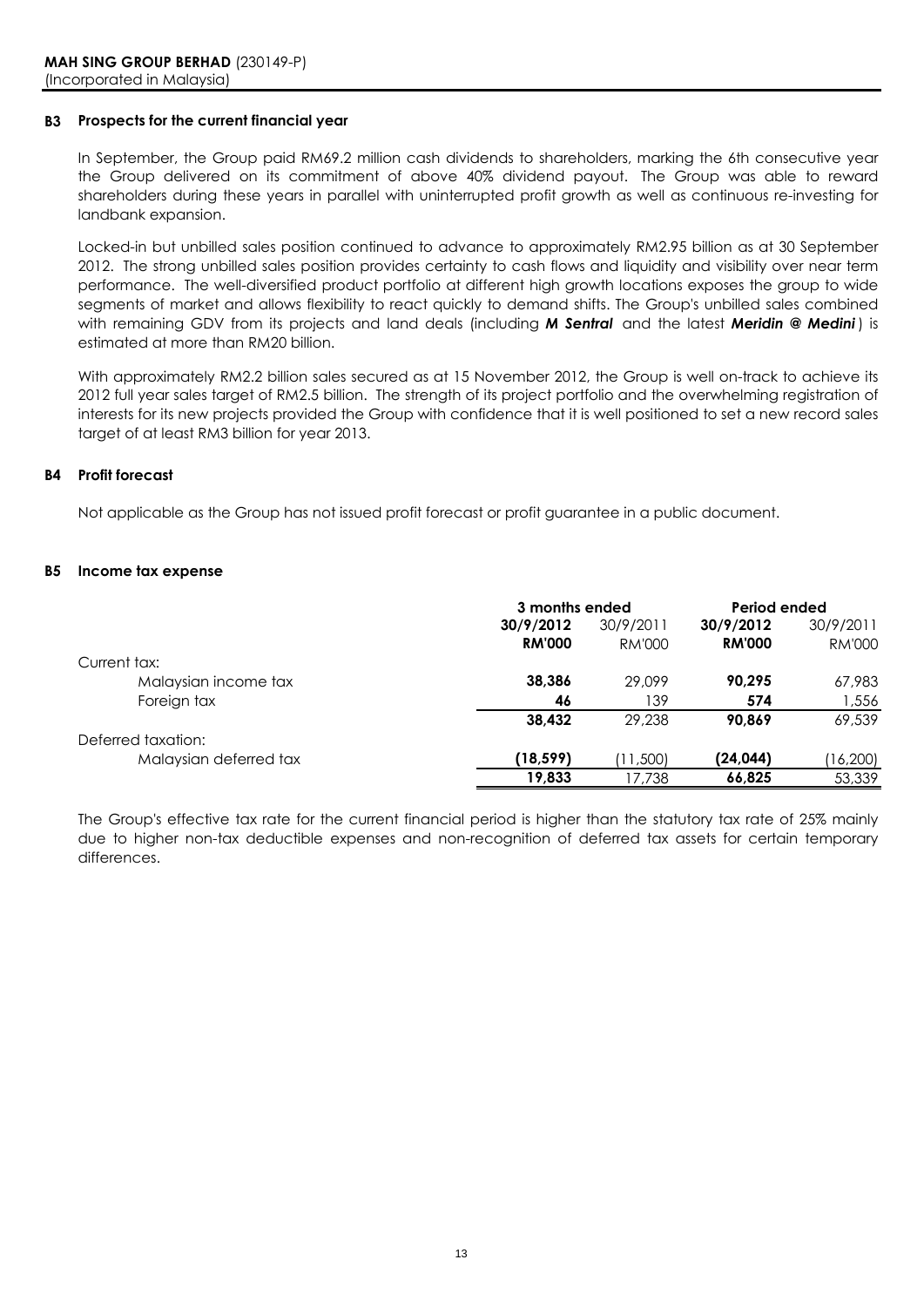### **B6 Status of corporate proposals**

The following corporate proposals announced by the Company have not been completed as at 12 November 2012 (being the latest practicable date which is not earlier than 7 days from the date of issuance of this Interim Financial Report):

- 1) On 5 July 2010, the Company's wholly-owned subsidiary, Grand Prestige Development Sdn Bhd ("Grand Prestige") entered into a Joint Venture Agreement ("JVA") with Medan Damai Sdn Bhd ("Medan Damai") for the joint development of a piece of residential land in Kinrara with total gross area measuring approximately 13.2 acres (net aggregate area of 7.59 acres) in Mukim Petaling, Daerah Petaling, Negeri Selangor Darul Ehsan ("Kinrara Land"). Under the terms of the JVA, Medan Damai shall grant Grand Prestige the exclusive rights to continue with the sales and development of the Kinrara Land and in return for an entitlement sum of RM35,403,863.85.
- 2) On 2 August 2011, the Company's wholly-owned subsidiary, Grand Pavilion Development Sdn Bhd ("Grand Pavilion") entered into a Joint Venture Agreement ("JVA") with Asie Sdn Bhd ("Asie") and Usaha Nusantara Sdn Bhd ("Usaha Nusantara"), a wholly-owned subsidiary of Asie, for the proposed joint development of a parcel of prime leasehold land situated along Jalan Tun Razak measuring approximately 4.08 acres ("JV Land"). Under the terms of the JVA, Usaha Nusantara shall grant Grand Pavilion the sole and absolute right to undertake the development of the JV Land for an entitlement of RM106.60 million to be settled 60% in cash (RM63.96 million) and 40% by way of issuance of shares in the share capital of Grand Pavilion.

As disclosed in Note B8, Grand Pavilion has instituted legal proceedings against Asie and Usaha Nusantara in the High Court of Malaya at Kuala Lumpur via Civil Suit No. 22NCVC-1228-12/2011.

3) On 26 March 2012, the Company's wholly-owned subsidiary, Capitol Avenue Development Sdn Bhd ("Capitol Avenue") entered into a Joint Development Agreement ("Agreement") with Paduan Hebat Sdn Bhd ("Paduan Hebat") for the proposed joint development of a parcel of prime leasehold commercial land measuring approximately 4.26 acres ("Land") in Kota Kinabalu, Negeri Sabah. Under the terms of the Agreement, Paduan Hebat agrees with Capitol Avenue to jointly develop the Land for an entitlement of RM39 million or approximately RM210 per square foot.

Capitol Avenue is also granted an exclusive option to jointly develop with Paduan Hebat in respect of further two parcels of adjacent commercial land measuring approximately 4.408 acres ("Option Land") at an entitlement price of RM216 per square foot or approximately RM41.5 million. The option is exercisable by Capitol Avenue within six months from the date of the Agreement.

On 12 October 2012, Capitol Avenue and Paduan Hebat had mutually agreed to extend the option period for the Option Land for a period of two (2) months from 26 September 2012.

4) On 21 May 2012, the Company's wholly-owned subsidiary, Tristar Acres Sdn Bhd ("Tristar") entered into a sale and purchase agreement ("SPA") with Boon Siew Development Sdn Bhd ("Boon Siew") for the proposed acquisition of 8 parcels of adjacent freehold land with a total net area measuring approximately 408.243 acres ("Lands"), all located in Bandar Baru Bangi for a total cash consideration of RM330,765,010.49 or RM18.60 per square foot.

Tristar and Boon Siew had via the exchange of their respective solicitors' letters dated 19 June 2012 and 22 June 2012 agreed to adjust the total land area in relation to the Lands from 408.243 acres to 407.997 acres and the total cash consideration of the proposed acquisition of Lands from RM330,765,010.49 to RM330,565,697.35 in accordance with Section 3.04 of the Lands SPA.

Further, on 21 May 2012, Tristar also entered into another sale and purchase agreement with Wong Hong Foi @ Ho Hea Sia for the purchase of a piece of leasehold land measuring approximately 4.122 acres ("Small Parcel Land"), for a total cash consideration of RM2,477,679.95 or RM13.80 per square foot. The Small Parcel Land is contiguous with the Lands.

On 1 October 2012, the proposed acquisition of Small Parcel Land has been completed.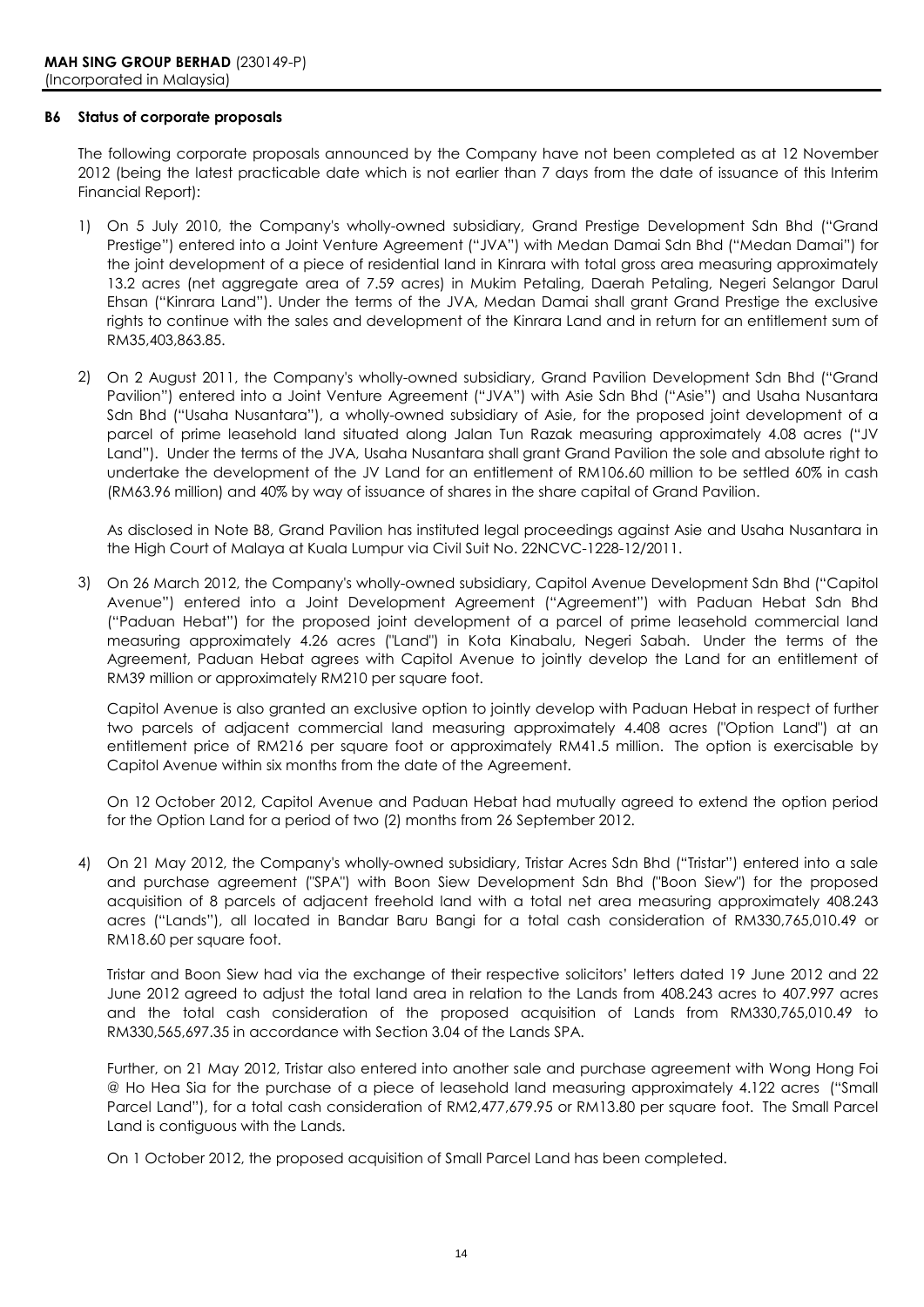5) On 18 October 2012, the Company's wholly-owned subsidiary, Tropika Istimewa Development Sdn Bhd entered into a Lease Purchase Agreement ("Agreement") with Medini Land Sdn Bhd to acquire the lease over two (2) parcels of contingious prime land in Medini, Iskandar Malaysia, all in Mukim Pulai, Daerah Johor Bahru, State of Johor with agreed gross floor area of 2,140,538.40 square feet for a total lease consideration of RM74,717,596.80 or approximately RM34.906 per square foot gross floor area.

The conditions precedent of the Agreement has been fulfilled on 18 October 2012.

### **B7 Group borrowings**

Total group borrowings as at 30 September 2012 were as follows:

|                                 | <b>Secured</b><br><b>RM'000</b> | <b>Secured</b><br><b>RM'000</b> | <b>Secured</b><br><b>RM'000</b> | Total<br><b>RM'000</b> |
|---------------------------------|---------------------------------|---------------------------------|---------------------------------|------------------------|
| (Denominated in)                | (RM)                            | (Indonesian<br><b>Rupiah)</b>   | (USD)                           |                        |
| Redeemable convertible bonds    |                                 |                                 |                                 |                        |
| - after 12 months               | 276,474                         |                                 | $\qquad \qquad \blacksquare$    | 276,474                |
| Term loans payable              |                                 |                                 |                                 |                        |
| - within 12 months              | 16,267                          | 478                             |                                 | 16,745                 |
| - after 12 months               | 584,687                         | 14,002                          |                                 | 598,689                |
|                                 | 600,954                         | 14,480                          |                                 | 615,434                |
| Short term borrowings           | 5,500                           |                                 | 2,600                           | 8,100                  |
| Finance lease and hire purchase |                                 |                                 |                                 |                        |
| - within 12 months              | 1,180                           | $\qquad \qquad$                 | $\qquad \qquad$                 | 1,180                  |
| - after 12 months               | 2,614                           |                                 |                                 | 2,614                  |
|                                 | 3,794                           | $\qquad \qquad$                 |                                 | 3,794                  |
| Total                           | 886,722                         | 14,480                          | 2,600                           | 903,802                |

### **B8 Material litigation**

On 19 December 2011, Grand Pavilion Development Sdn Bhd ("Grand Pavilion"), a wholly-owned subsidiary of the Company instituted legal proceedings against Asie Sdn Bhd ("Asie") and Usaha Nusantara Sdn Bhd ("Usaha Nusantara") in the High Court of Malaya at Kuala Lumpur via Civil Suit No. 22NCVC-1228-12/2011 ("the Suit"). The Suit essentially claims for specific performance of a condition precedent stipulated in a Joint Venture Agreement dated 2 August 2011 entered into between Grand Pavilion, Asie and Usaha Nusantara. The High Court had on 16 November 2012 dismissed Grand Pavilion's claim with costs to be decided. Grand Pavilion has one month from the date of the decision to appeal to the Court of Appeal against the High Court's decision. Grand Pavilion will deliberate on the next course of action to be taken.

#### **B9 Derivatives Financial Instrument**

Foreign currency forward contracts were entered into by a subsidiary within the Group to manage its exposure against adverse fluctuations in foreign currency risks as a results of transactions denominated in currencies other than the functional currency of the subsidiary.

These derivatives are stated at fair value, using the prevailing market rates and any changes in fair value of these derivatives during the period are taken directly to the income statement. Accordingly, a gain of RM238,000 was recognised in the income statement for the period ended 30 September 2012.

As at 30 Septermber 2012, there were no outstanding foreign currency forward contracts.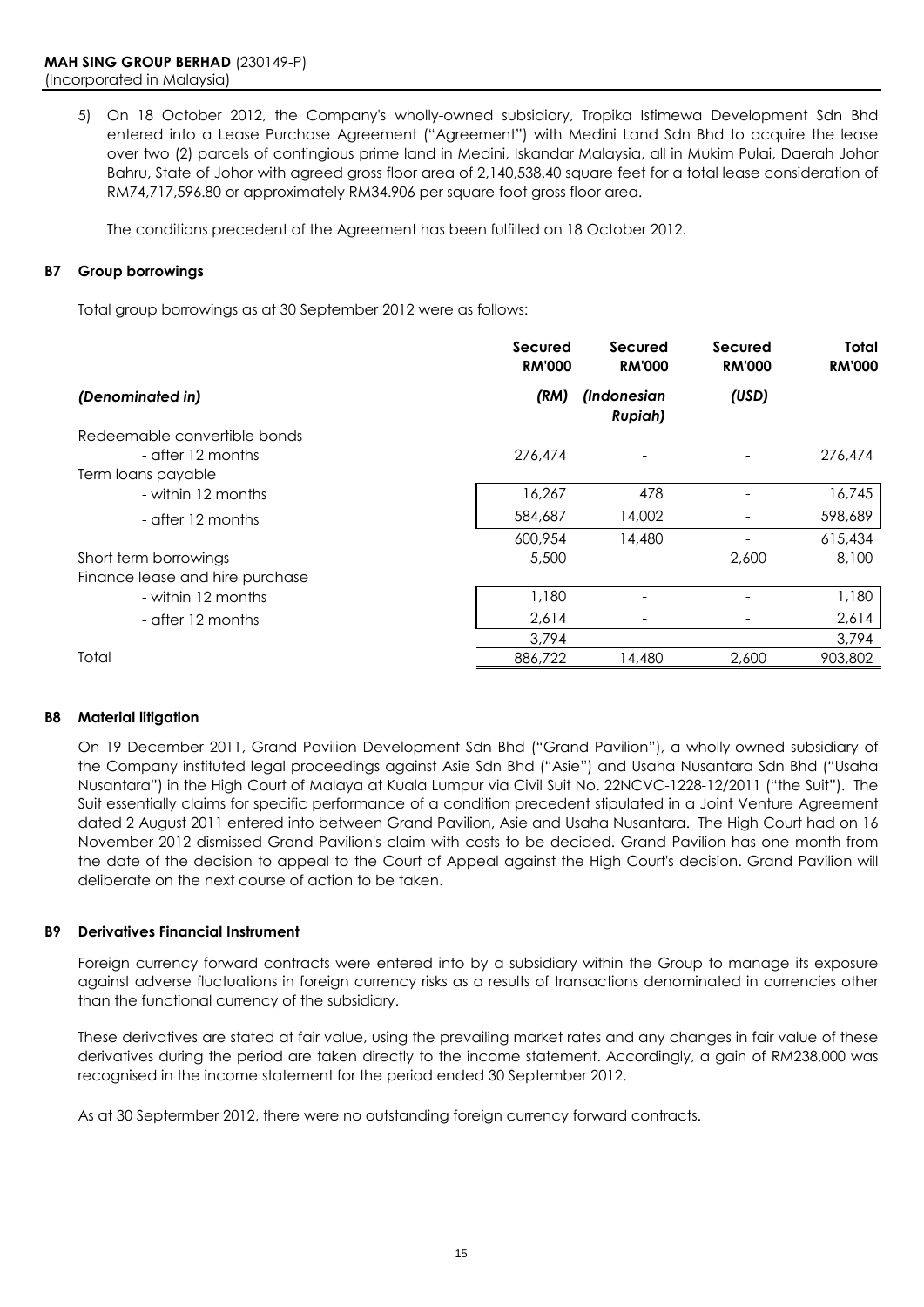### **B10 Realised and unrealised earnings or losses disclosure**

The retained earnings as at 30 September 2012 and 31 December 2011 were analysed as follows:

|                                                            | 30/9/2012     | 31/12/2011 |
|------------------------------------------------------------|---------------|------------|
|                                                            | <b>RM'000</b> | RM'000     |
| Total retained earnings of the Group                       |               |            |
| - Realised                                                 | 554.237       | 498,520    |
| - Unrealised                                               | 47,529        | 15,952     |
|                                                            | 601,766       | 514,472    |
| Total share of accumulated losses from associated company  |               |            |
| - Realised                                                 | (73)          | (73)       |
|                                                            | 601,693       | 514,399    |
| Less: Consolidation adjustments                            | (4,307)       | (17,633)   |
| Total group retained earnings as per consolidated accounts | 597.386       | 496.766    |

### B11 Additional disclosures pursuant to para 16, Part A, Appendix 9B of Bursa Malaysia Securities Berhad Listing **Requirements**

|                                                              | Period ended<br>30/9/2012<br><b>RM'000</b> |
|--------------------------------------------------------------|--------------------------------------------|
| Depreciation and amortisation                                | (11, 794)                                  |
| Allowance for doubtful debts - trade receivables             | (4)                                        |
| Allowance for slow moving inventories                        | (493)                                      |
| Amortisation and impairment of intangible assets             | (139)                                      |
| Reversal of allowance for doubtful debts - trade receivables | 135                                        |
| Reversal of impairment of property, plant and equipment      | 4                                          |
| Gain on foreign forward exchange contracts                   | 238                                        |
| Net foreign exchange loss                                    | (4,225)                                    |

Other than the items above which have been included in the income statement, there were no gain/(loss) on disposal of quoted or unquoted investments and exceptional items affecting the results for the current financial period ended 30 September 2012.

### **B12 Dividend proposed**

No dividend has been proposed for the third quarter ended 30 September 2012.

### **B13 Earnings per share ("EPS")**

### **(a) Basic EPS**

The basic earnings per share has been calculated by dividing the Group's net profit attributable to ordinary equity holders for the period by the weighted average number of ordinary shares in issue.

|                                                               | 3 months ended |           | Period ended |           |
|---------------------------------------------------------------|----------------|-----------|--------------|-----------|
|                                                               | 30/9/2012      | 30/9/2011 | 30/9/2012    | 30/9/2011 |
| Net profit for the period (RM'000)                            | 55,232         | 43,224    | 175.218      | 127,524   |
| Weighted average number of ordinary<br>shares in issue ('000) | 835.859        | 831,590   | 833,873      | 831,576   |
| Basic EPS (sen)                                               | 6.61           | 5.20      | 21.01        | 15.34     |